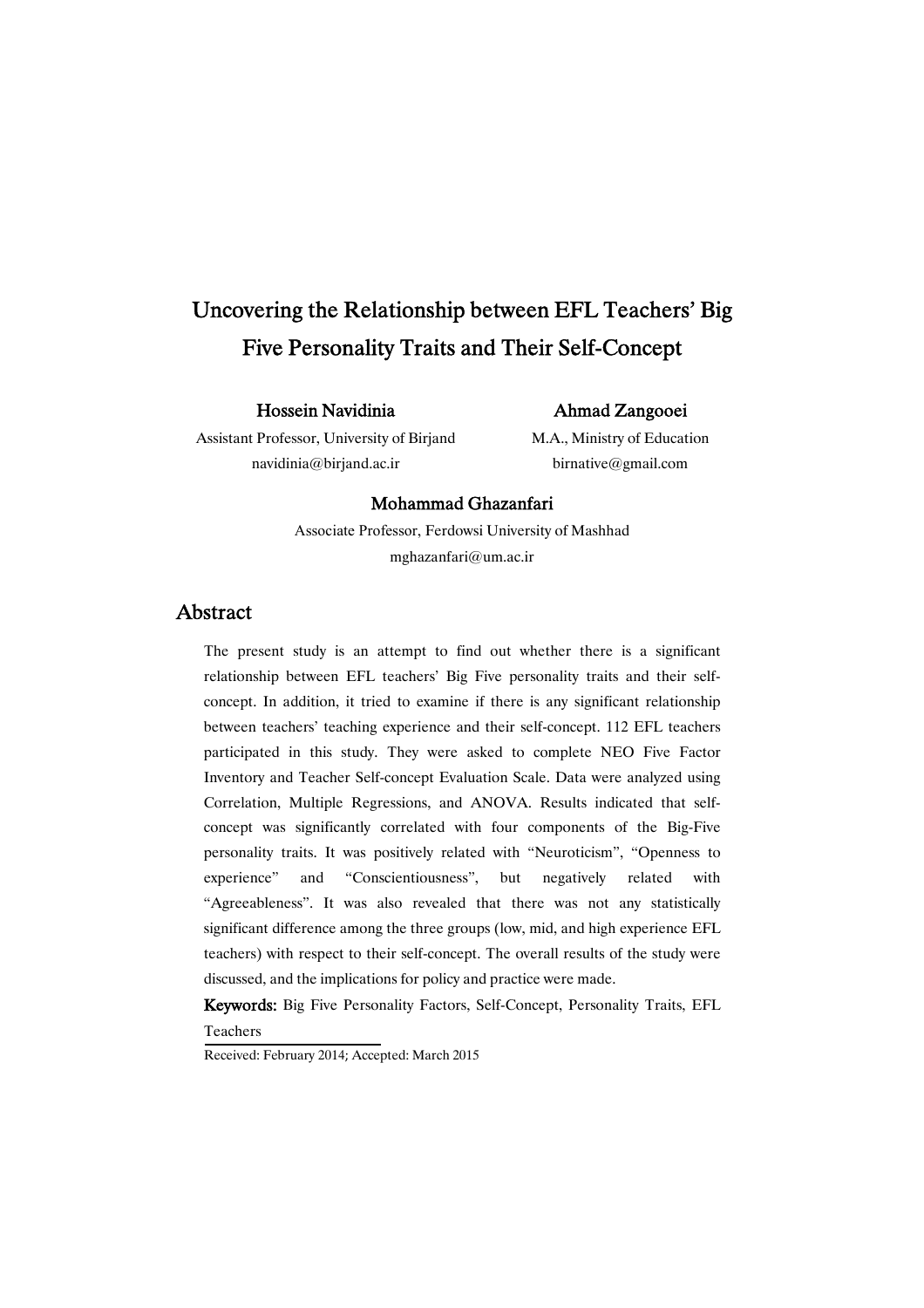## 1. Introduction

The role of teachers in the success or failure of any educational system is very prominent. Teacher effectiveness is considered the main factor which affects students' academic achievement. Teacher's influences on students' gain are "additive and cumulative with little evidence which subsequent effective teachers can offset the effects of ineffective ones" (Sanders & Horn, 1998, p. 32). In addition, Sanders and Horn state that "regardless of race, students who are assigned disproportionately to ineffective teachers will be severely academically handicapped relative to students with other teacher assignment patterns" (p. 254). In a similar manner, the findings of many quantitative studies over the past 30 years show that learners registered in some classrooms learn more than those registered in other classrooms, and the explanation given by most researchers for such a difference is that some teachers are more effective than others (Miller, Murnane, & Willett, 2008).

Among professions, personality traits are demonstrated to influence job performance (Barrick & Mount, 1991), and teaching does not sound to be an exception. As a result, the personality of teachers can be connected, to a large extent, to educational results. According to Tschannen-Moran and Hoy (2001), teacher efficacy is "powerfully related to many meaningful educational outcomes such as teacher persistence, enthusiasm, commitment and instructional behavior, as well as student outcomes such as achievement, motivation, and self-efficacy belief" (p. 783). Moreover, having discussed the vital role of school environment as a factor in developing learners' cognitive self-efficacy, Bandura (1994) contended that "the task of creating learning environment conducive to the development of cognitive skills rests heavily on the talents and self-efficacy of teachers" (p. 11). Teachers with a high sense of efficacy about their abilities is capable of motivating their students and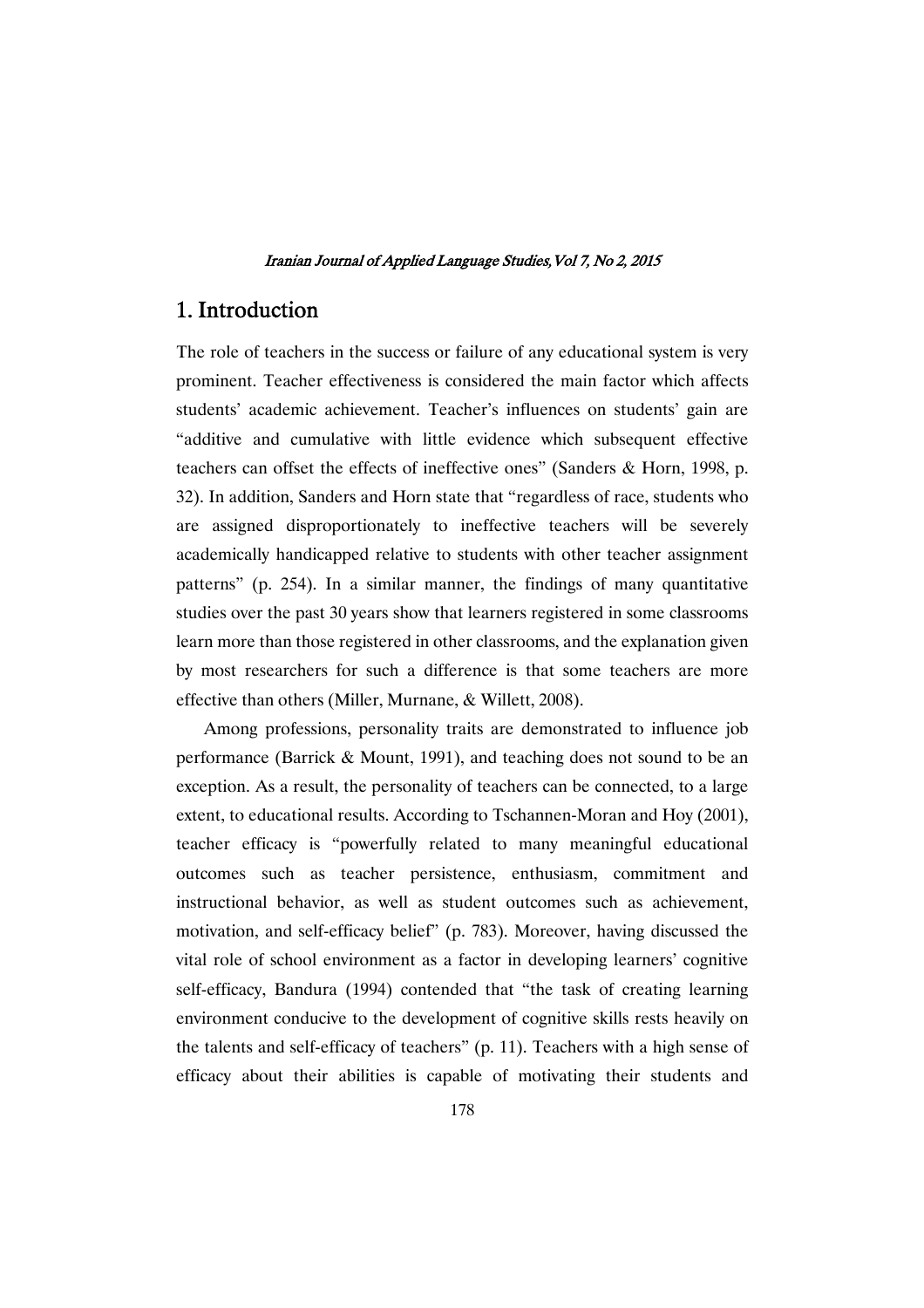improving their cognitive development. On the contrary, teachers with a low sense of efficacy tend to a "custodial orientation that relies heavily on negative sanctions to get students to study" (p. 11).

Self-concept is generally defined as a person's perception of him- or herself. Shavelson, Hubner and Stanton (1976) state that such perceptions are constituted through one's experience with and interpretations of one's environment, and are affected particularly by reinforcements, evaluations of significant others, and one's attributions for one's own behavior. Recent definitions of self-concept are summarized by Bergner and Holmes (2000) as an "organized informational summary of perceived facts about oneself, including such things as one's traits, values, social roles, interests, physical characteristics, and personal history" (p.36).

In Epstein's (1982) view, self-concept is defined as what a person thinks of oneself. Self-concept is an integral construct which includes all the experience of individual self, and it is particularly significant to consider the individual's self-evaluation and functioning in a social context. In addition, self-concept is a map which each individual consults for understanding himself/herself, particularly in critical moments or in situations in which he or she makes a selection (Purkey, 1988). Musek (1986) believes that self-concept controls and manages individual's behaviors and activities.

In 1996, McCrae and Costa developed a framework in which they tentatively determined 'personality' with basic tendencies and the dynamic processes by which they influence other factors. Personality traits are one significant component of Basic Tendencies. Many traits can be explained by five major factors. These five factors include Extraversion, Neuroticism, Conscientiousness, Agreeableness, and Openness. Good arguments have been made for differentiating the 'Big Five', derived from the lexical hypothesis,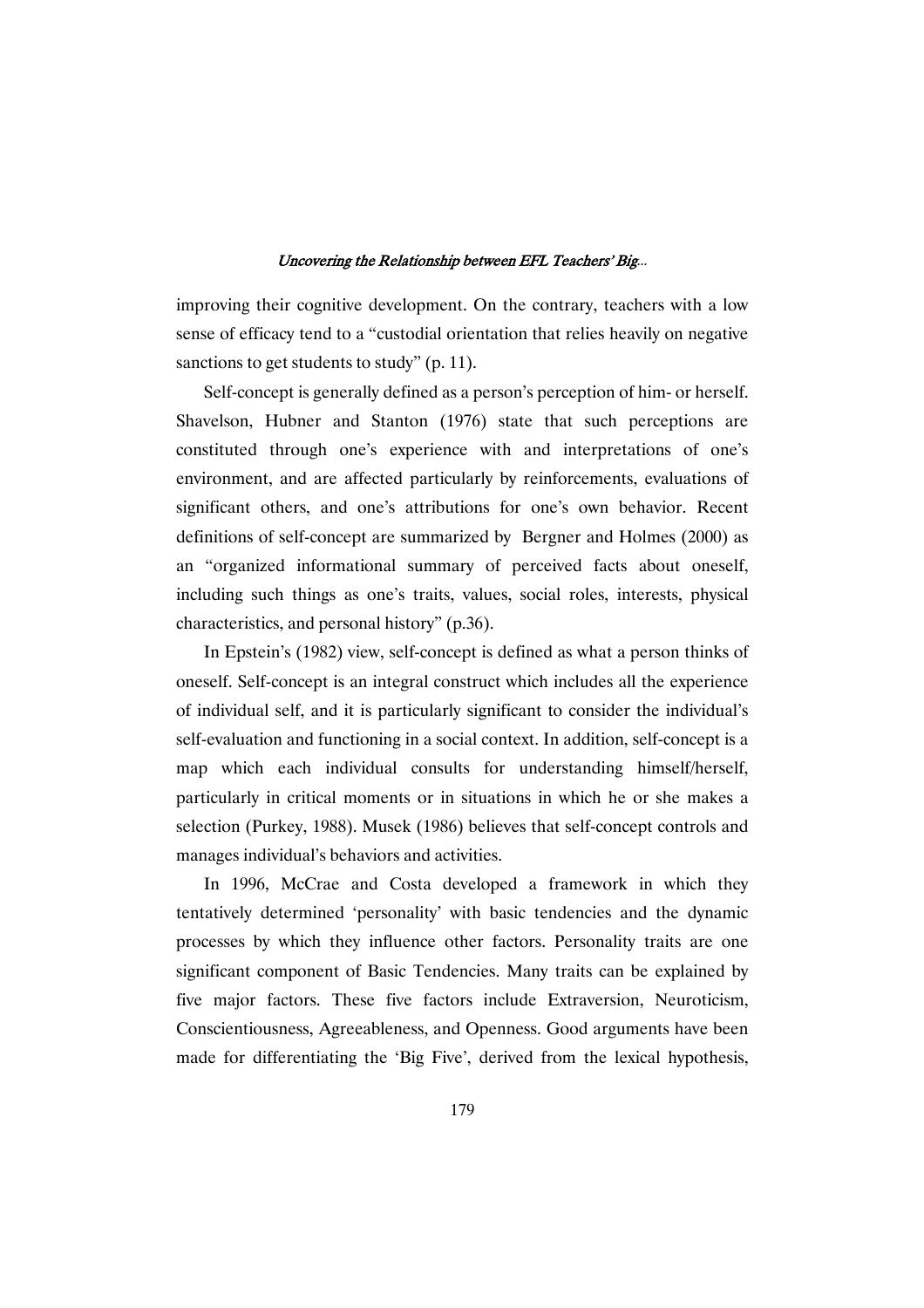from the 'Five Factor Model', derived from phrase-based questionnaires. This five factor system has been considerably successful in incorporating various personality tests and scales (Costa & McCrae, 1992; McCrae, 1989). Many personality scales in earlier personality trait systems have been 'located' as a sub-dimension, combination of, or parallel to one of these five factors (Shafer, 2000). One of the main conclusions drawn from the literature is that five factors are considered as an adequate, although perhaps not a complete, taxonomy of traits (Shafer, 2000).

During the past decades, many scholars and researchers have been attracted to the study of personality and self-concept as well as their influence on human performance. Many have attempted to shed light on these concepts. Nowadays, the effect of personality traits on job performance has been well documented. Ones, Dilchert, Viswesraran & Judge (2007) assert that hundreds of the primary studies and many of the meta-analyses carried out since the mid-1980s have displayed high support for employing personality measures in staffing decision.

Furthermore, several researchers (e.g., Asp & Butler, 1975; Burns, 1982; Elexpuru, 1988) have stressed the significance of the teacher's self-concept, both for the teaching-learning process and for the progression of students' own self-concept. Nonetheless, such an interest has hardly been accompanied by studies that assess teacher self-concept and its influence on teachers' behavior and emotions (Villa & Calvete, 2001).

As a result, these two factors, personality and self-concept, sound to be the most influential traits of an effective teacher. On the other hand, while the impacts of teacher personality and teacher self-concept on their performance in the classroom have been well documented, few studies in the literature have explored the relationship between these two significant constructs. The review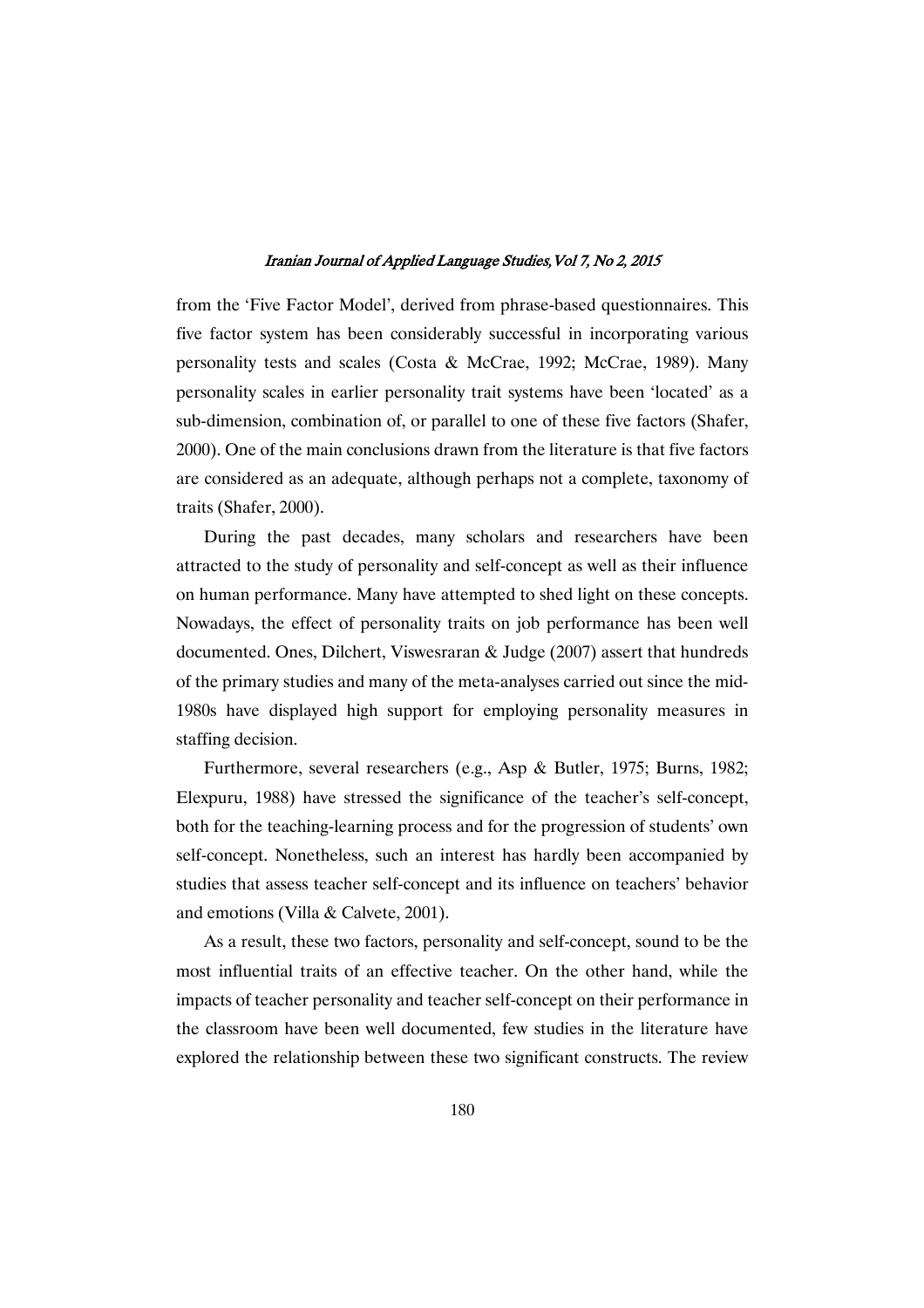of literature for this study did not show any studies examining the relationship between NEO Five Factor Model of personality and teacher self-concept.

Therefore, the aims of the present study are, first, to examine if there is a significant relationship between an EFL teacher's Big Five personality factors and his/her self-concept. The second purpose is to explore if there is any difference between EFL teachers' teaching experience and their self-concept.

In order to investigate the problem under scrutiny, the following research questions have been formulated:

- 1. Is there any significant relationship between EFL teachers' Big Five personality traits and their self-concept as teachers?
- 2. Is there any significant difference among "low-experienced", "midexperienced", and "high-experienced" EFL teachers with respect to their self-concept as teachers?

There have been several studies on Big Five Personality Traits. However, as far as the researchers know, no studies regarding the relationship between EFL teachers' Big Five Personality Traits and their Self-concept have been done so far. In the next section, some important concepts and studies which are more relevant to the present study are briefly presented.

## 2. Literature

According to Phares (1991), personality is "that pattern of characteristic thoughts, feelings, and behaviors that distinguishes one person from another and that persists over time and situation" (p. 4). In Ryckman's (1982, p. 4) point of view, personality is the "sum of biologically based and learnt behavior which forms the person's unique responses to environmental stimuli" (p. 4).

Personality traits are important aspects of personality which are demonstrated in a broad range of significant social and personal contexts.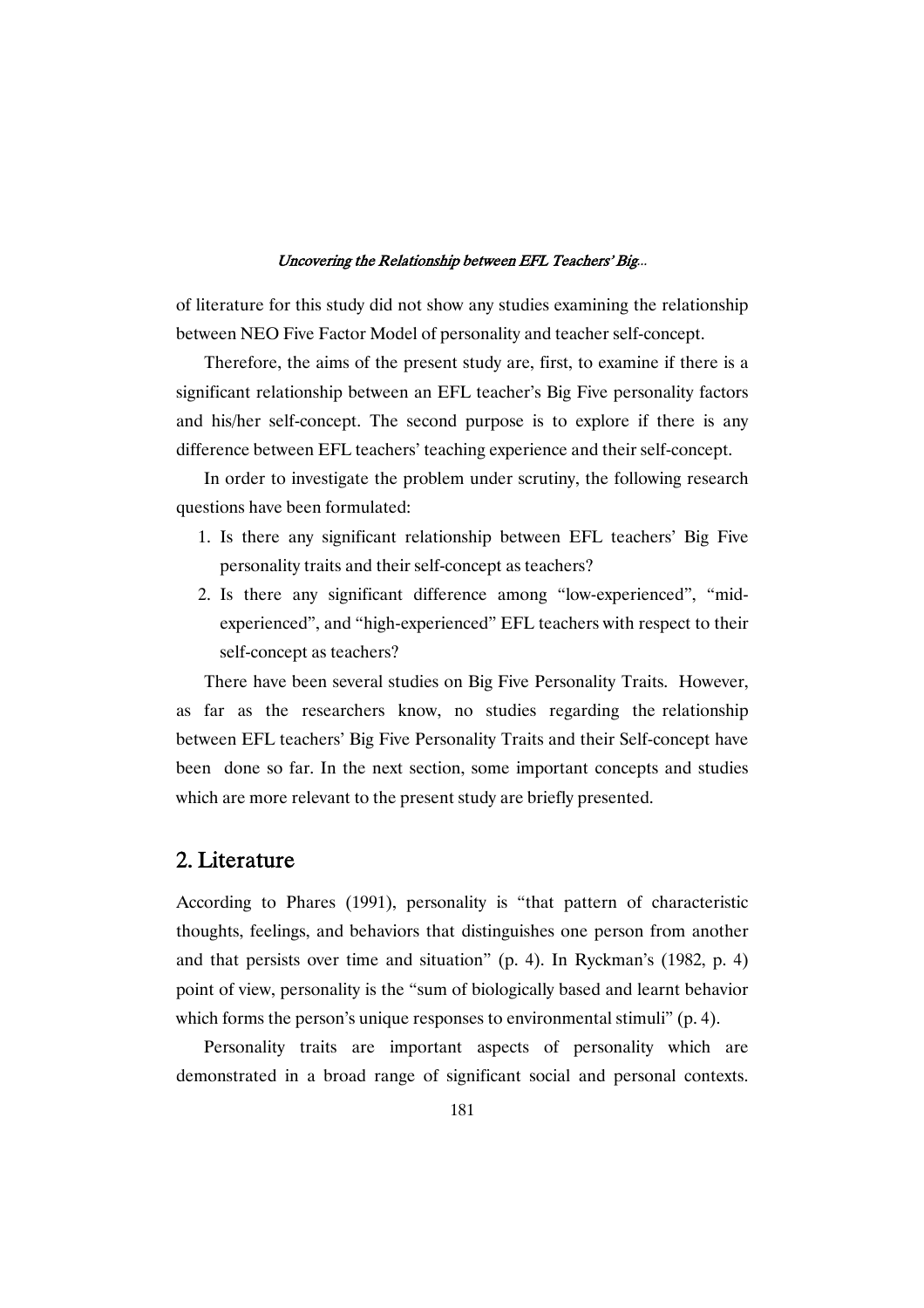People have particular features which partly specify their behavior. The most common models of types include four or five broad dimensions or factors. (Clayson & Sheffet, 2006)

In recent years, many personality psychologists have been reaching to an agreement on taxonomy of personality traits, as accurate tools of depicting personality (Pervin & John, 1999). It began when personality psychologists employed natural language to create taxonomy of attributes. This included the extraction of descriptive and relevant terms from the dictionary.

The five-factor model of personality has attracted many personality psychologists' interest. The five dimensions are usually represented in the following order on the basis of previous personality scales: neuroticism, extraversion, openness to experience, agreeableness and conscientiousness (Costa & McCrae, 1992).Costa and McCrae (1992) described the five personality traits as follows:

Neuroticism is the opposite of emotional stability. People high on neuroticism tend to experience such negative feelings as embarrassment, pessimism, and low self-esteem. People high on extraversion tend to be sociable and assertive. Openness to experience is characterized by such attributes as open-mindedness, active imagination, and independence of judgment. People high on agreeableness tend to be tolerant, trusting, and easily moved. Finally, people high on conscientiousness tend to distinguish themselves for their trustworthiness and for their sense of purposefulness and of responsibility. (p. 46)

Rushton, Morgan, and Richard, (2007) believe that research on "effective teaching and personality characteristics which support quality teaching is not new and has been an integral part of the academic milieu for over 40 years" (p.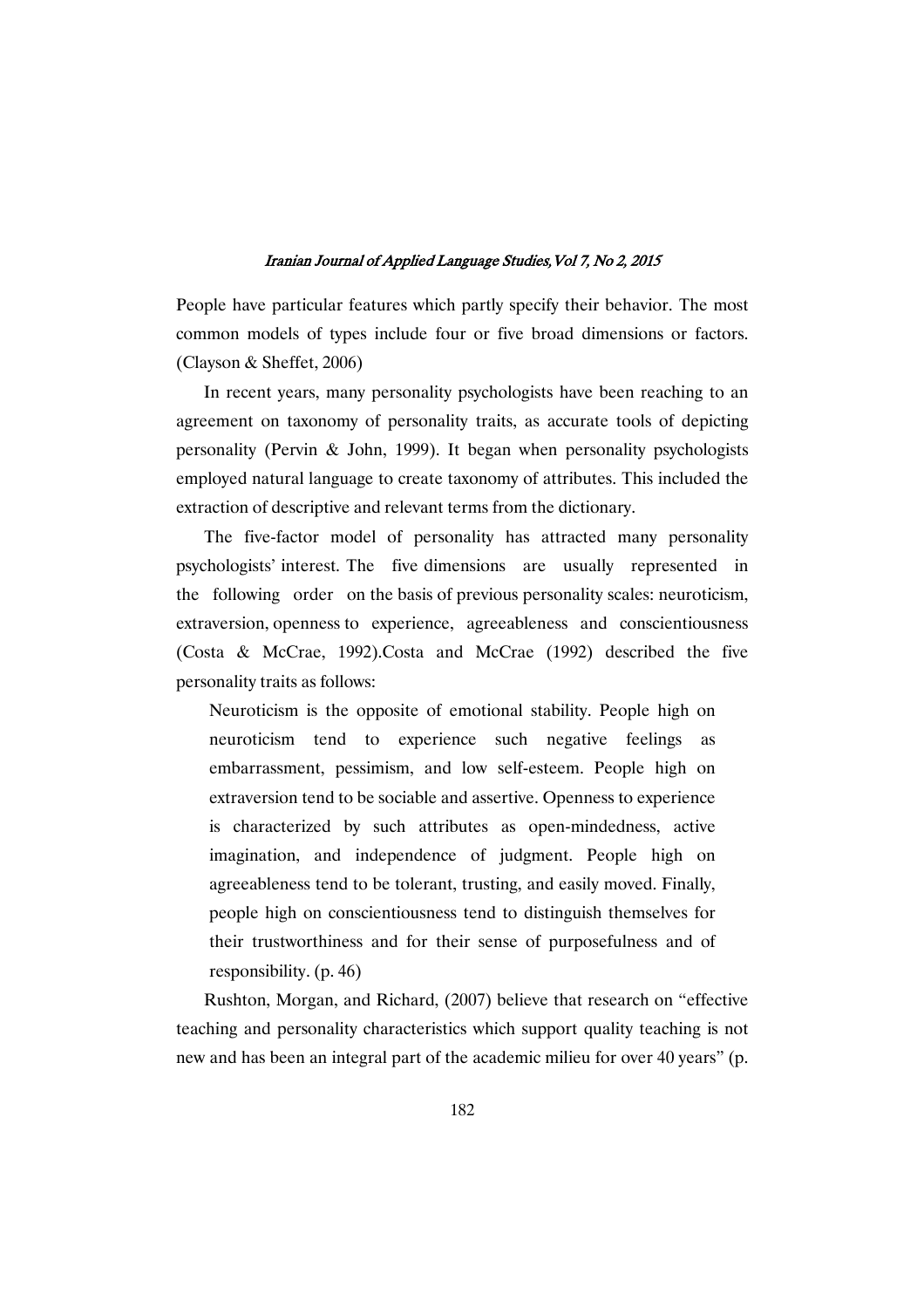433). According to Fairhurst and Fairhurst (1995), "knowing ones temperament and personality is important for teachers so that they can recognize the differences between their personality types and their students' learning styles" (as cited in Rushton et al., 2007, p. 434).

In their study, Ikpi, Enya, and Johnny (2014) investigated the effect of personality traits on academic achievements of secondary school to determine the extent to which students' personality can influence their achievements. The results indicated a significant difference between the achievements of students with high level of conscientiousness and agreeableness, and those with low levels of these traits.

Ghyasi, Yazdani, and AminiFarsani (2013) attempted to find out the relationship between personality traits, as measured by the NEO Five Factor Inventory, and different learning strategies, measured by the Motivated Strategies for Learning Questionnaire (MSLQ), that foreign language student may use to help them learn the language. Two hundred and thirty one Iranian undergraduate students of English were administered the NEO Inventory and the MSLQ. Using multiple regressions, the authors concluded that personality type was able to predict the tendency to employ different learning strategies. Particularly, students scoring high on "conscientiousness" were more likely to employ all strategies, particularly managing time and study environment. Those students who scored high on extraversion were more likely to employ peer learning and help seeking strategies.

Ghoreyshi (2013) tried to investigate whether Iranian EFL students' personality traits affect their foreign language speaking confidence in the classrooms. Two hundred and seventeen Iranian EFL learners were participated in the study. Multiple regression analysis indicated that learners' foreign language speaking confidence is positively influenced by their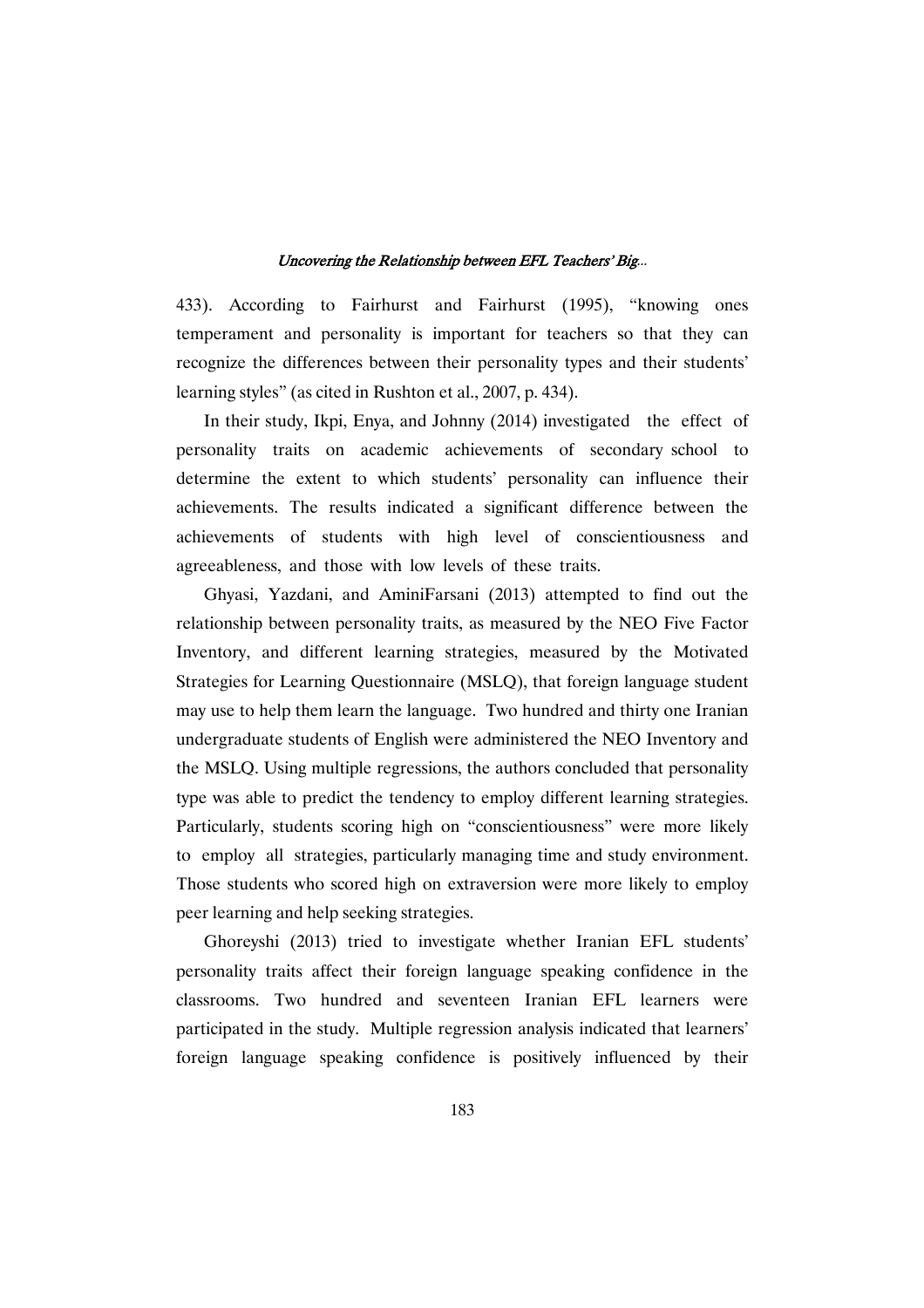personality trait. The results also showed that favorable social conditions in the classrooms and classroom climate affected learners' speaking confidence.

De Feyter, Caers, Vigna, and Berings (2012) investigated the effect of the Big Five personality factors on academic performance. They took advantage of hierarchical, moderated mediation and mediated moderation regression analyses on longitudinal data which were collected from 375 students of a University college in Belgium. The results indicated a positive indirect effect of neuroticism on academic performance at higher levels of self-efficacy, complemented by a positive direct effect of neuroticism at lower levels of selfefficacy. This study also revealed that conscientiousness positively influenced academic performance indirectly through academic motivation, and that it is a condition for the indirect effect of extraversion, neuroticism, and conscientiousness.

In his study, Author (2009) attempted to investigate the relationship between English language teachers' personality, as measured within the framework of Five-Factor personality Model (FFM) by NEO Five Factor Inventory (NEO-FFI), and teacher efficacy beliefs, measured by Teachers' Sense of Efficacy Scale (TSES) developed by Tschannen-Moran and Hoy (2001). One hundred and sixty eight English language teachers teaching to senior and junior high school students participated in the study. The findings showed that two of the NEO-FFM variables, extroversion and conscientiousness, significantly predicted teacher efficacy beliefs. The findings also indicated that in regard with the facets of teacher efficacy beliefs, extroversion was the most significant predictor for classroom management and conscientiousness came out to be the most significant predictor for instructional strategies as well as student engagement.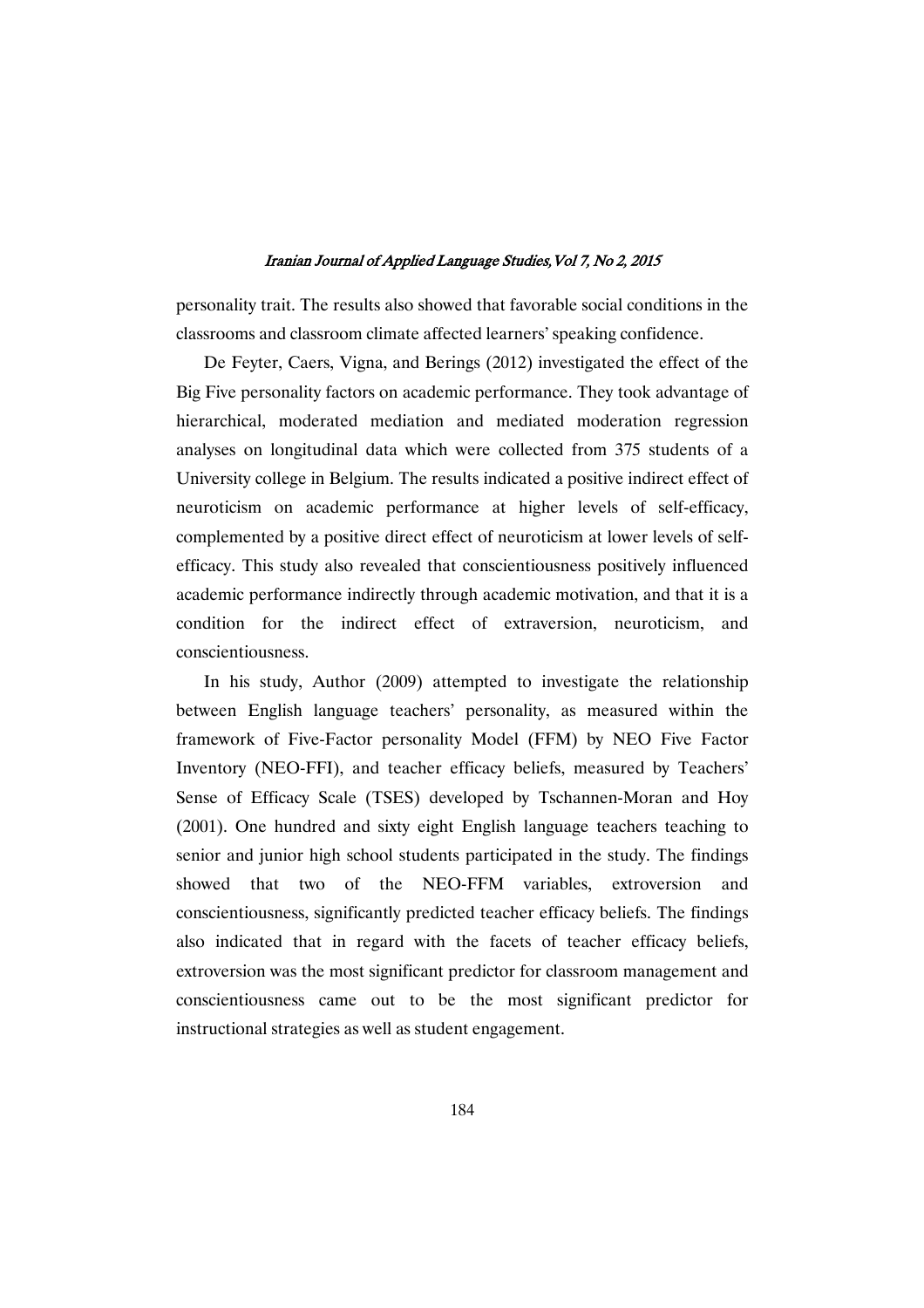In sum, the review of the relevant studies indicated that the relationship between EFL teachers' personality traits and their self-concept has received limited attention in the literature. In this regard, the current study is an attempt to cast more light on this issue in order to fill the aforementioned gap.

## 3. Methodology

### 3.1. Participants

The participants of this study were 112 male and female English language teachers who were teaching English language either at public schools or English language private institutes in Birjand City, Iran. 58 of the participants were males and54 of them were female teachers with an age range of 26 to 38 years old. The participants were chosen based on convenience sampling.

### 3.2. Instrumentations

The instruments employed in this study are as follows: (a) The NEO Five Factor Inventory (b) Teacher Self-concept Evaluation Scale (TSCES).

### 3.2.1. The NEO Five Factor Inventory

NEO Five Factor Inventory (NEO-FFI) (Costa &McCrae, 1992) was employed for measuring the personality of individuals, on the basis of the five-factor model of personality. This questionnaire is the reduced version of 240-item NEO Personality Revised (NEO-PI-R). Since the 240-item NEO-PI-R was too lengthy, McCrae and Costa (1992) developed the 60 item version of the instrument based on item factor analysis. NEO-FFI is one of the most frequently used instruments in the assessment of Big Five Factor and encompasses 60 statements which provide a concise measure of the five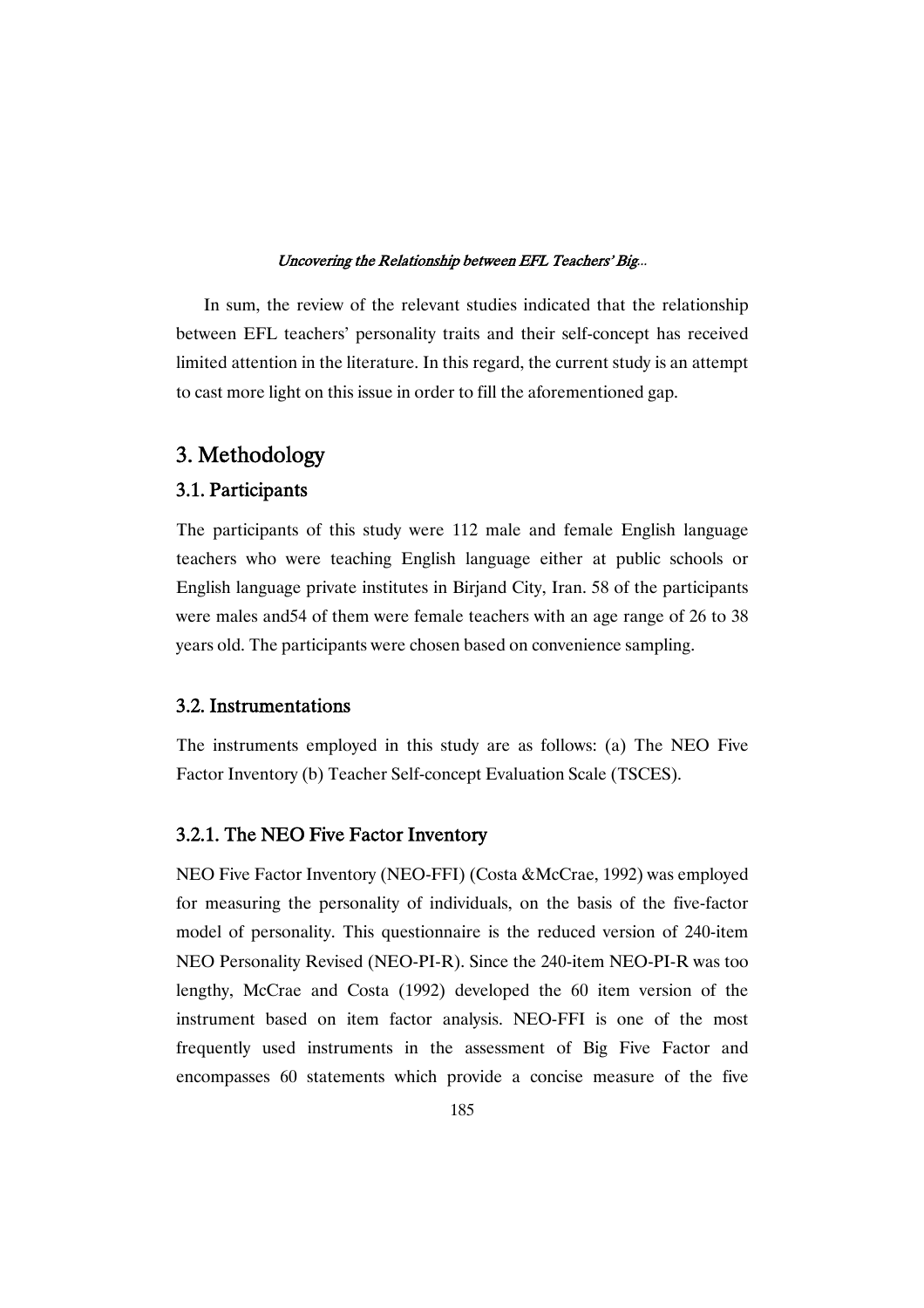domains of personality including (a) neuroticism, which refers to adjustment or emotional stability, impulse control, and ability to cope with stress; (b) extroversion, which measures sociability, assertiveness, and talkativeness; (c) openness to experience, an index of one's imagination, sensitivity and curiosity and preferring variety; (d) agreeableness, which is a measure of interpersonal tendencies and involves being sympathetic, helpful, trusting, and cooperative; and (e) conscientiousness, which measures the degree of control one has over impulses and refers to being organized, purposeful, and self-controlled (Costa & McCrae, 1992). The NEO-FFI is the most widely used measure of personality traits, and has good reliability, internal consistency, and validity (Costa & McCrae, 1992).

Each of the five dimensions is evaluated by 12 statements scored in both directions. For each statement, the participants rate themselves on a five-point Likert scale from 0 to 4, ranging from 'strongly disagree' to 'strongly agree'. Cronbach alpha coefficients of the personality dimensions of this questionnaire based on a normative sample of employed adults' scores are reported by Costa and McCrae (1992) as: .86 (Neuroticism),.77 (Extroversion),.73 (Openness),.68 (Agreeableness), and.81 (Conscientiousness).

### 3.2.2. Teacher Self-concept Evaluation Scale (TSCES)

The TSCES (Villa & Calvete, 2001) was used to measure teachers' selfconcept. The questionnaire consists of 33 items. Twenty six of the items represent positive self-concept and seven of them indicate negative selfconcept. The TSCES is on the basis of the theoretical dimensions which were proposed by Volpi (1996) as well as of a previous scale of teacher self-concept (Villa, 1992).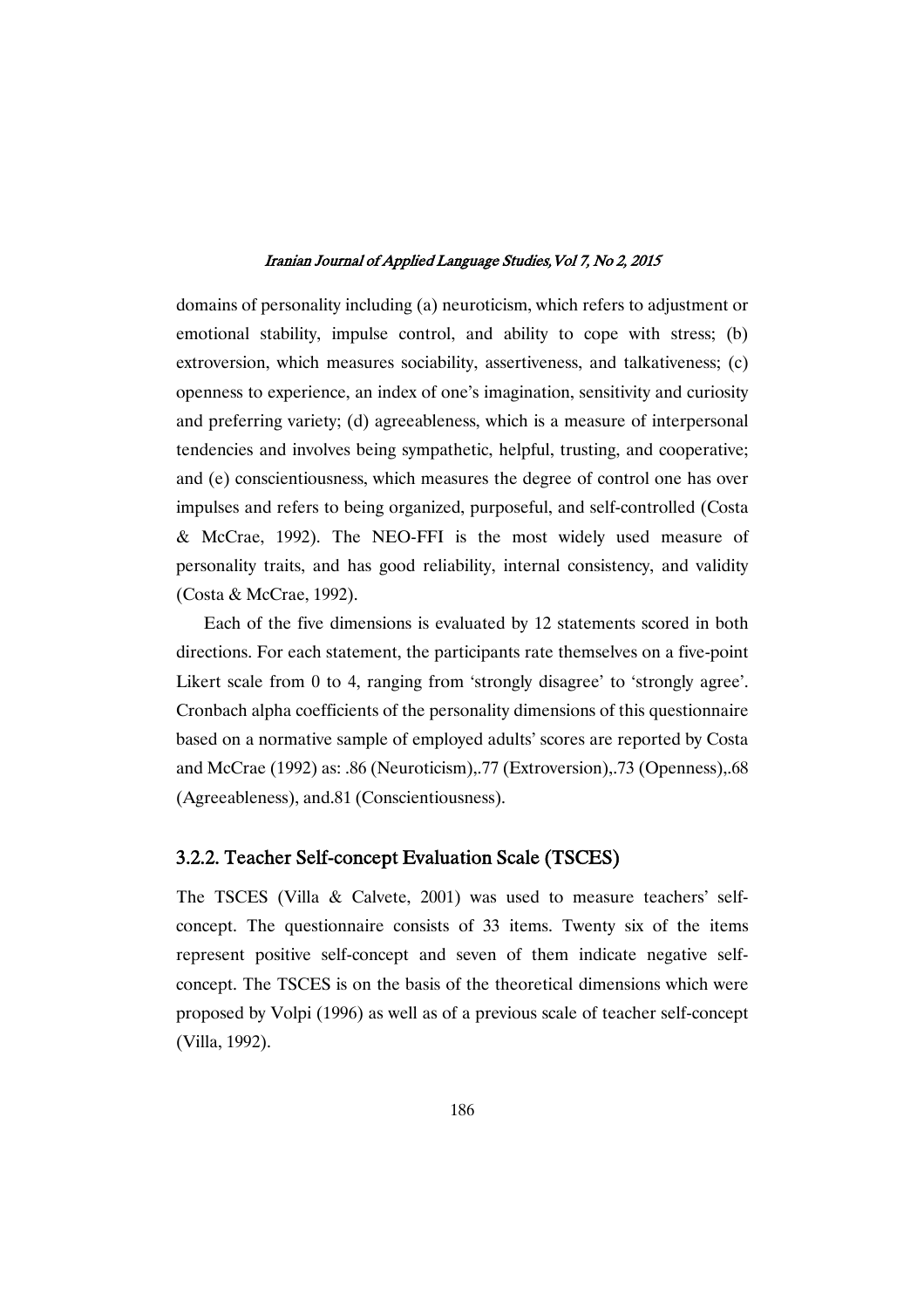The items of the questionnaire represent six dimensions: Competence, Interpersonal Perceptions, Satisfaction, Risk and Initiative, Self-acceptance, and Relationships with Pupils. Participants were requested to rate the extent to which they agreed or disagreed with the statements on a 6-point Likert-type scale: 1 (Strongly Disagree), 2 (Disagree), 3 (Slightly Disagree), 4 (Slightly Agree), 5 (Agree), 6 (Strongly Agree). The alpha coefficient for the Teacher Self-concept Evaluation Scale was .89 with the following values for the subscales: .85, .77, .67, .74, .70, and .74, for Competence, Interpersonal Perceptions, Satisfaction, Risk and Initiative, Self-acceptance, and Relationships with Pupils respectively.

### 3.3. Data Collection

The data collection for this study took place in Fall2014 at various public schools and English language institutes in Birjand City, Iran.

Before administering the research instruments, the researchers explained the project to the participants of the study in order to be sure that they understood the aims and procedure of the study and they are willing to participate in it voluntarily. The NEO-FFI and TSCES were administered so that the personality types and self-concept profiles of the participants could be prepared. The participants were also assured that the results would be kept confidential. They were given ample time to go over the questionnaire items and answer them.

The process of data collection lasted for four weeks. After that, the collected data were entered into SPSS. For data analysis, Correlation, Multiple Regressions, and ANOVA were used.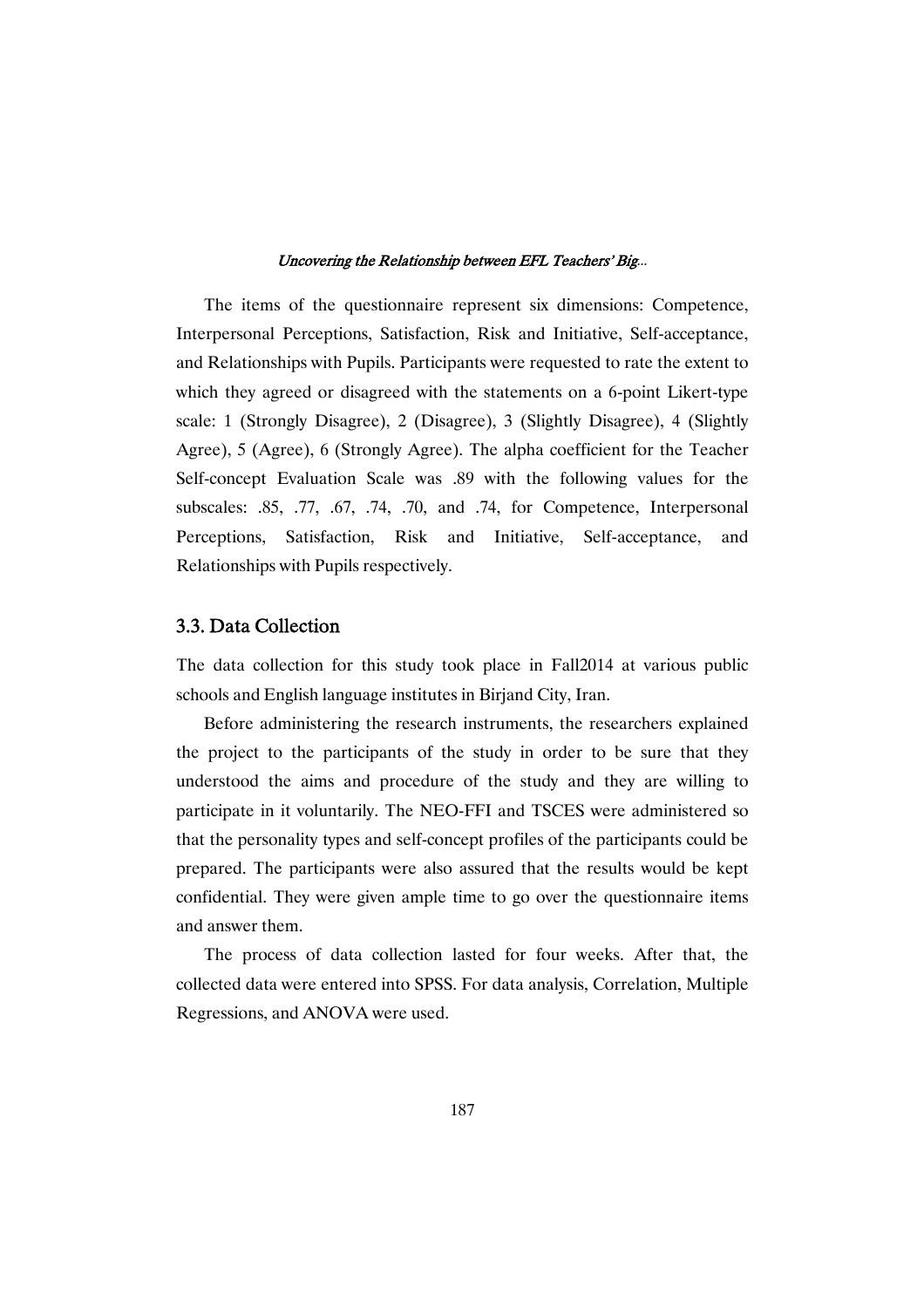## 4. Result

### 4.1. Reliability of Instruments

In order to make sure that the questionnaires were reliable, an analysis was done employing Cronbach's Alpha to estimate the reliability indexes of the instruments.

Table 1.Results of Reliability of Instruments Questionnaire N of items Cronbach's Alpha Self-concept 33 .652

 $Big-free$  60 .80

|  |  |  |  |  |  |  |  |                                                                                             | As Table 1 shows, both instruments, self-concept and Big-five, enjoy a |  |
|--|--|--|--|--|--|--|--|---------------------------------------------------------------------------------------------|------------------------------------------------------------------------|--|
|  |  |  |  |  |  |  |  | relatively high reliability ( $\alpha$ =.652 for self-concept; $\alpha$ =.80 for big-five). |                                                                        |  |

### 4.2. Test of Normality

In order to ensure the normality of data, Kolmogorov-Smirnov test was conducted for all data (Table 2.). Null hypothesis of Kolmogorov-Smirnov test is the normality of the data. If the obtained P-Value is more than 0.05 then the null hypothesis is accepted.

|                                  | One-Sample Kolmogorov-Smirnov Test |              |        |        |        |        |        |  |  |  |
|----------------------------------|------------------------------------|--------------|--------|--------|--------|--------|--------|--|--|--|
|                                  |                                    | Self-concept | neu    | ext    | ope    | agr    | con    |  |  |  |
| N                                |                                    | 112          | 112    | 112    | 112    | 112    | 112    |  |  |  |
| Normal Parameters <sup>a,b</sup> | Mean                               | 106.92       | 18.28  | 31.86  | 29.86  | 32.57  | 33.28  |  |  |  |
|                                  | Std. Deviation                     | 7.03         | 2.61   | 5.89   | 3.74   | 3.97   | 4.48   |  |  |  |
| Most Extreme                     | Absolute                           | .19          | .26    | .24    | .19    | .31    | .26    |  |  |  |
| <b>Differences</b>               | Positive                           | .14          | .26    | .19    | .19    | .31    | .27    |  |  |  |
|                                  | Negative                           | $-.19$       | $-.21$ | $-.24$ | $-.12$ | $-.20$ | $-.18$ |  |  |  |
| Kolmogorov-Smirnov Z             |                                    | 1.98         | 2.75   | 2.51   | 1.99   | 3.30   | 2.82   |  |  |  |
| Asymp. Sig. (2-tailed)           |                                    | .12          | .09    | .07    | .09    | .06    | .07    |  |  |  |
| a. Test distribution is Normal.  |                                    |              |        |        |        |        |        |  |  |  |
| b. Calculated from data.         |                                    |              |        |        |        |        |        |  |  |  |

Table 2. Results of Kolmogorov-Smirnov Test for Instruments

\*Note: neu stands for Neuroticism; ext stands for Extraversion; ope stands for Openness to experience; agr stands for Agreeableness; con stands for Conscientiousness.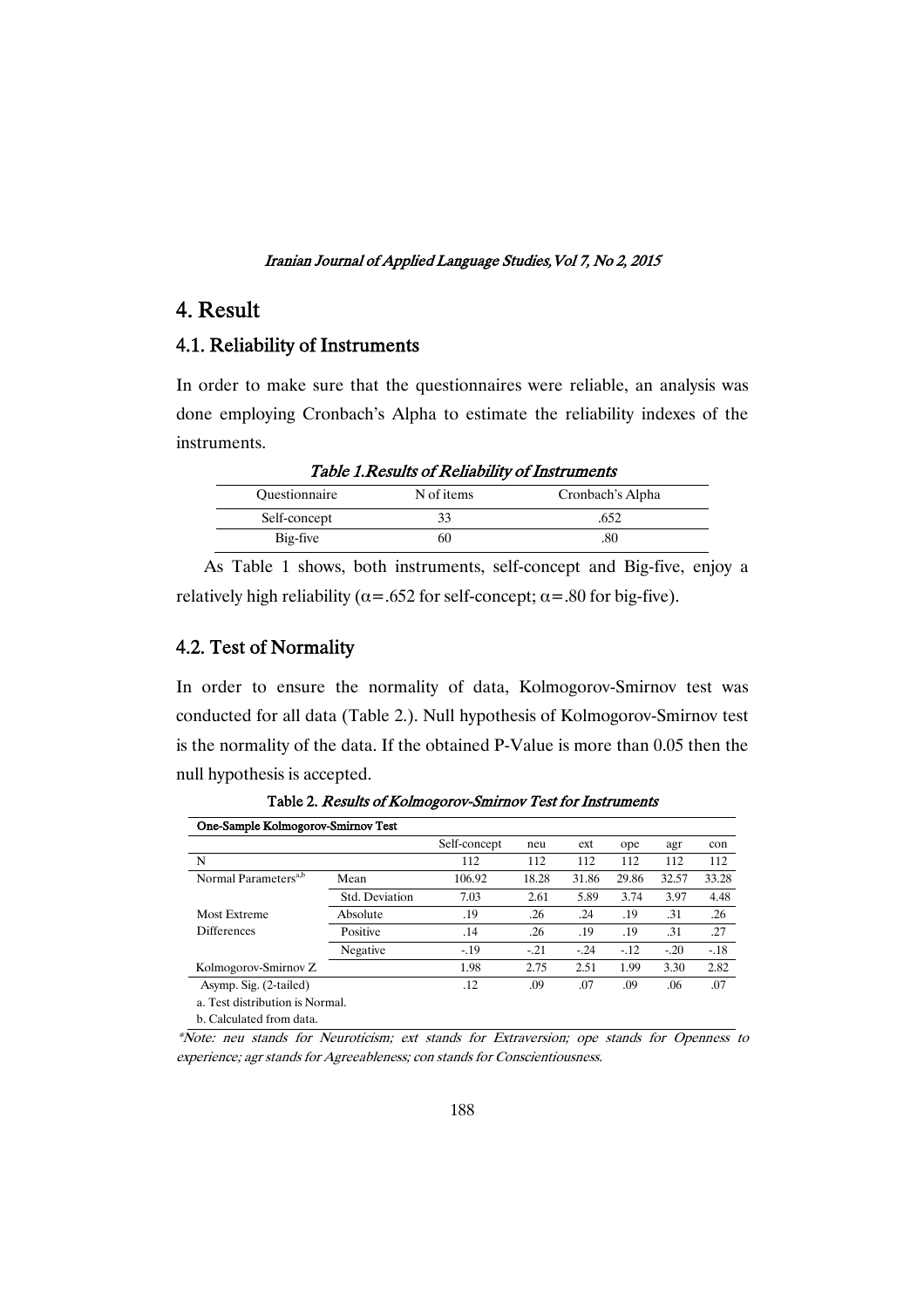As table 2 shows, data are normal because  $p$ -value is greater than .05 for all data ( $p=121$  for self-concept;  $p=.087$  for Neu;  $p=.072$  for Ext;  $p=.094$  for Ope;  $p=.061$  for Agr;  $p=.067$  for Con.).

### 4.3. Inferential Statistics

To answer the research questions of the study inferential statistics were used.

### 4.3.1. First Null-hypothesis

H01:"There is no significant relationship between EFL teachers' Big Five personality traits and their self-concept as teachers".

To test the first null-hypothesis, Pearson Correlation Coefficient analysis was employed.

|                |              |       |       | $\overline{\phantom{a}}$ |       |       |
|----------------|--------------|-------|-------|--------------------------|-------|-------|
|                | Self-concept | neu   | ext   | ope                      | agr   | con   |
| Mean           | 106.92       | 18.28 | 31.85 | 29.85                    | 32.57 | 33.28 |
| N              | 112          | 112   | 112   | 112                      | 112   | 112   |
| Std. Deviation | 7.03         | 2.61  | 5.89  | 3.73                     | 397   | 4.48  |

Table 3. Descriptive Statistics of Self-concept and the Big-five Components

Based on Table 3, means of these participants in self-concept and the Big Five components i.e., neu, ext, ope, agr, and con are 106.92, 18.28, 31.85, 29.85, 32.57, and 33.28, respectively.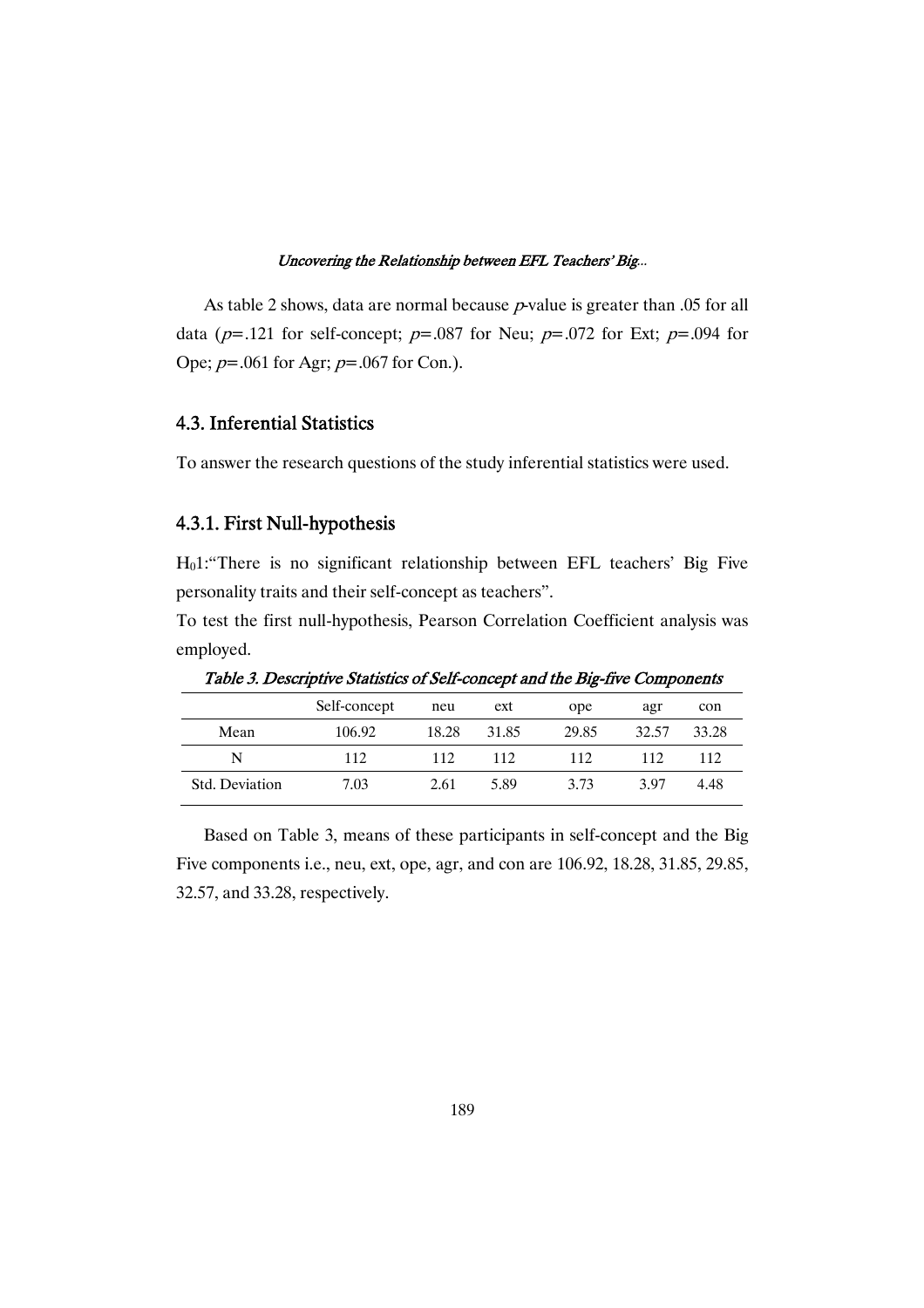|         |                                                              | concept | neu      | ext              | ope      | agr                | con                 |  |  |
|---------|--------------------------------------------------------------|---------|----------|------------------|----------|--------------------|---------------------|--|--|
| Concept | Pearson                                                      |         | $.44***$ | $.80^{\ast\ast}$ | $.77***$ | $.24$ <sup>*</sup> | $.42$ <sup>**</sup> |  |  |
|         | Correlation                                                  |         |          |                  |          |                    |                     |  |  |
|         | $Sig. (2-tailed)$                                            |         | .00      | .00              | .00.     | .01                | .00.                |  |  |
|         | N                                                            | 112     | 112      | 112              | 112      | 112                | 112                 |  |  |
|         | **. Correlation is significant at the 0.01 level (2-tailed). |         |          |                  |          |                    |                     |  |  |

Table 4. Correlations between Self-concept and the Components of Big-five

\*. Correlation is significant at the 0.05 level (2-tailed).

As Table 4 shows, self-concept is significantly correlated with the five components of the Big-Five: (neu  $(r=.44, p=.00)$ ; ext  $(r=.80, p=.00)$ ; ope(r=.77, p=.00); agr (r=.24, p=.01); con (r=.42, p=.00) since p-value is less than .05 in each correlation conducted. Accordingly, the first null-hypothesis is rejected.

### 4.3.1.1. Regression Analysis for Null-Hypothesis One

A stepwise regression was conducted to see how much of the variability in the self-concept is predicted by the five sub-scales of the Big-Five.

| Model |                                                    | R Square | Adjusted R Square | Std. Error of the Estimate |  |  |  |  |  |
|-------|----------------------------------------------------|----------|-------------------|----------------------------|--|--|--|--|--|
|       | $94^{\rm a}$                                       | 89       | .89               | 2.37                       |  |  |  |  |  |
|       | a. Predictors: (Constant), con, ext, agr, neu, ope |          |                   |                            |  |  |  |  |  |

Table 5. Results of Model Summary for Self-concept and Big-five Components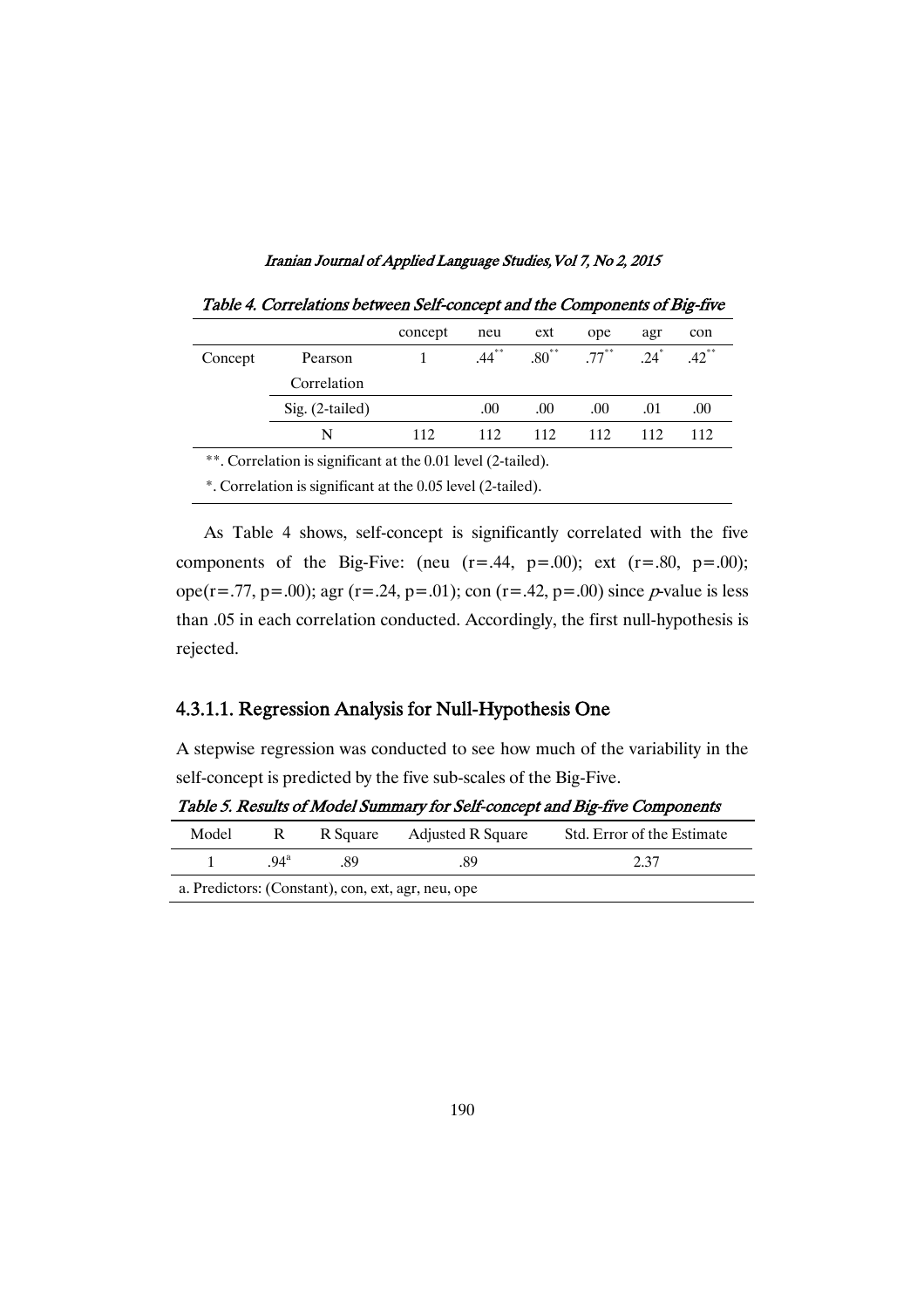|                 | Table 6. Coefficients for Self-concept & Big-five Components |       |              |         |      |                  |                |  |  |  |  |
|-----------------|--------------------------------------------------------------|-------|--------------|---------|------|------------------|----------------|--|--|--|--|
|                 | Coefficients <sup>a</sup>                                    |       |              |         |      |                  |                |  |  |  |  |
| Model           | Unstandardized                                               |       | Standardized | t       | Sig. | 95.0% Confidence |                |  |  |  |  |
|                 | Coefficients                                                 |       | Coefficients |         |      |                  | Interval for B |  |  |  |  |
|                 | B                                                            | Std.  | <b>Beta</b>  |         |      | Lower            | Upper          |  |  |  |  |
|                 |                                                              | Error |              |         |      | Bound            | Bound          |  |  |  |  |
| (Constant)<br>1 | 37.80                                                        | 4.935 |              | 7.66    | .00. | 28.02            | 47.589         |  |  |  |  |
| Neu             | 1.69                                                         | .30   | .63          | 5.59    | .00  | 1.09             | 2.28           |  |  |  |  |
| Ext             | $-.14$                                                       | .19   | $-.12$       | $-.75$  | .46  | $-.52$           | .24            |  |  |  |  |
| Ope             | 1.27                                                         | .27   | .67          | 4.67    | .00. | .73              | 1.81           |  |  |  |  |
| Agr             | $-1.20$                                                      | .29   | $-.68$       | $-4.15$ | .00  | $-1.77$          | $-.63$         |  |  |  |  |
| Con             | 1.32                                                         | .20   | .84          | 6.67    | .00  | .93              | 1.71           |  |  |  |  |

a. Dependent Variable: self-concept

As Table 6 shows, four components of the Big-Five including "Neuroticism", "Openness to experience", "Agreeableness", and "Conscientiousness" account for a significant amount of variability in the dependant variable, self-concept (p<.05). The largest Beta accounts for most of the variability. Here "Conscientiousness" accounts for the highest variability, accounting for .84 of the variability in the dependant variable for every one unit of change in itself. The relationship and the direction of the prediction are negative or reverse for the "Agreeableness" component since the Beta is -.68 indicating a negative direction between this component of the Big-Five and self-concept. Other components including "Neuroticism", "Openness to experience" and "Conscientiousness" are directly and significantly correlated with self-concept. Only "Extraversion" does not have any significant effect on the dependent variable "self-concept"  $(p>0.05)$ .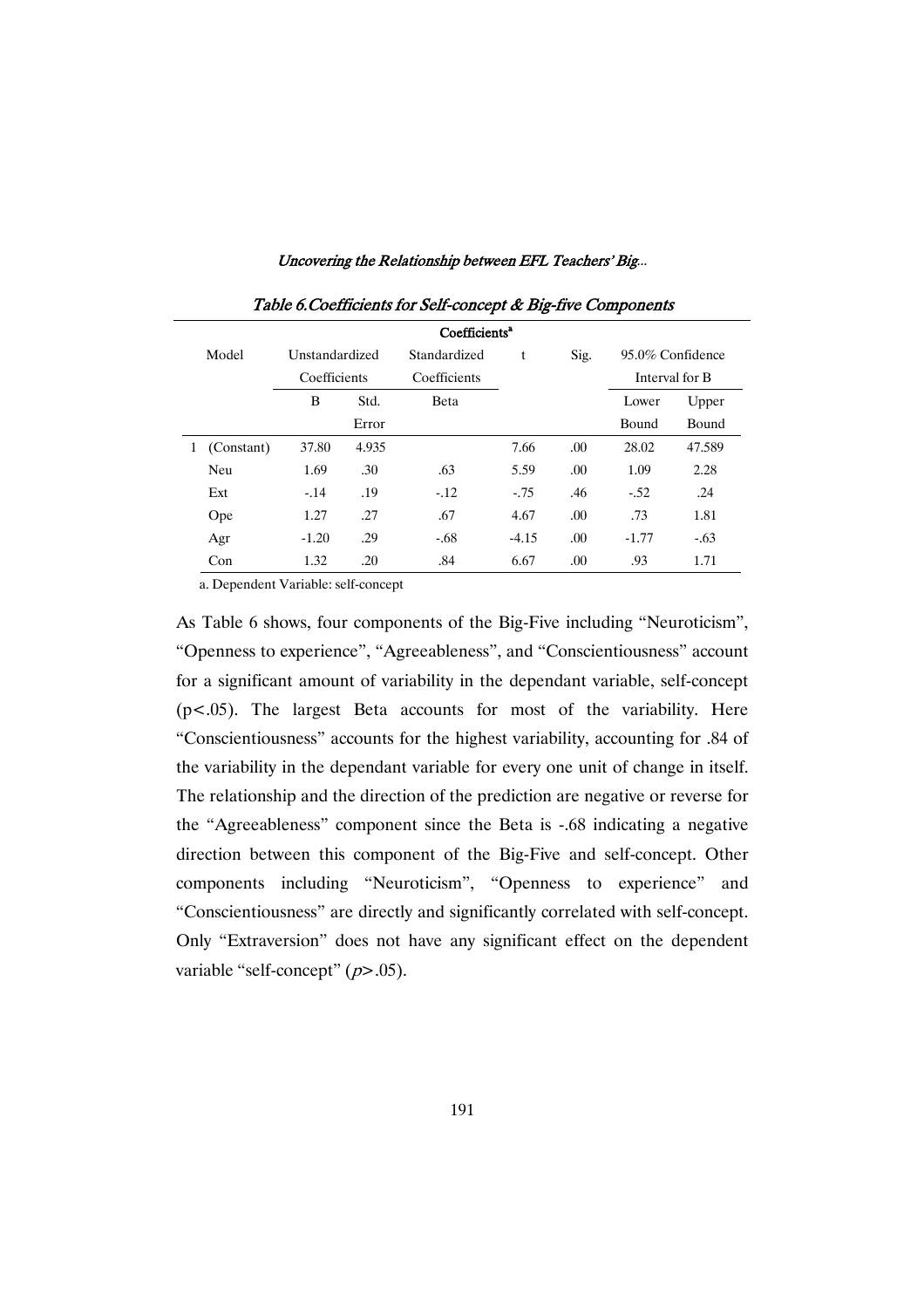### 4.3.2. Second Null-hypothesis

H02: There is no relationship among EFL teachers with low, mid, and high experience with regard to their self-concept as teachers.

To test the second null-hypothesis, one-way ANOVA was employed. Table 7 summarizes descriptive statistics for the three groups, i.e., EFL teachers with low, mid, and high experience.

|       | N   | Mean   | Std.      | Std.  | 95\% Confidence |                   |       | Minimum Maximum |
|-------|-----|--------|-----------|-------|-----------------|-------------------|-------|-----------------|
|       |     |        | Deviation | Error |                 | Interval for Mean |       |                 |
|       |     |        |           |       | Lower           | Upper             |       |                 |
|       |     |        |           |       | Bound           | Bound             |       |                 |
| low   | 28  | 108.50 | 6.55      | 1.24  | 105.96          | 111.04            | 95.00 | 116.00          |
| mid   | 40  | 106.35 | 7.58      | 1.20  | 103.93          | 108.77            | 89.00 | 116.00          |
| high  | 44  | 106.45 | 6.82      | 1.03  | 104.38          | 108.53            | 94.00 | 116.00          |
| Total | 112 | 106.93 | 7.03      | .66   | 105.61          | 108.24            | 89.00 | 116.00          |

Table 7. Results of Descriptive Statistics for the Three Groups

As Table 7 shows, 28 participants were categorizes as low-experienced (below 5 years of EFL teaching experience), 40 participants as mid-experienced (between 5 to 10 years of EFL teaching experience) and 44 participants as highexperienced (more than 10 years of EFL teaching experience) EFL teachers. Means of low, mid, and high-experienced EFL teachers in self-concept are 108.5, 106.35, and 106.45, respectively.

| Levene Statistic | ممدد | $\sim$ |
|------------------|------|--------|
|                  | ٬Ω٥  |        |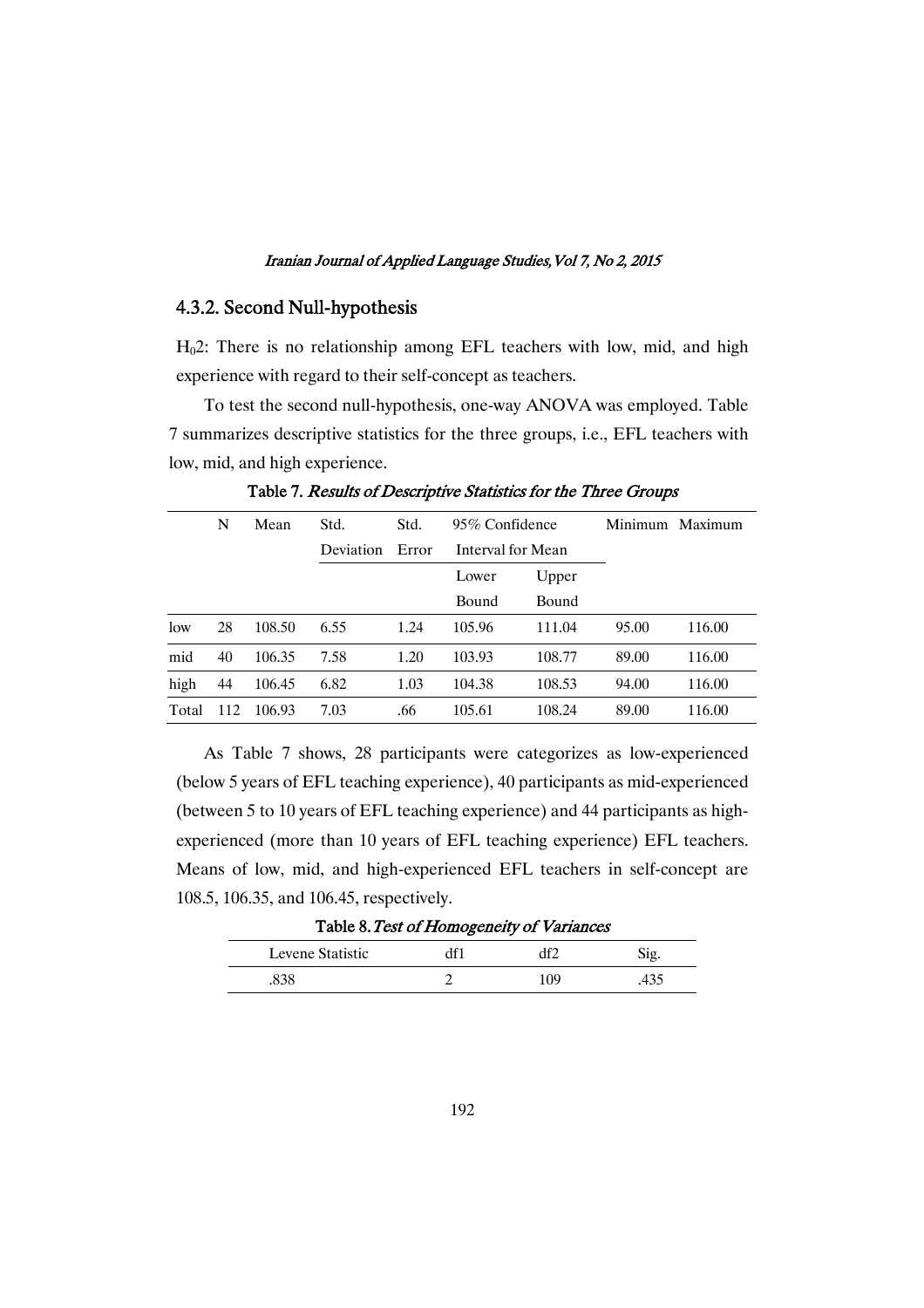As the table 8 displays, *p*-value is more than  $.05(.435)$ , so the null hypothesis of Levene test which is the equality of variances, is accepted. Therefore, ANOVA can be employed.

|                |                | -   |        |     |      |  |
|----------------|----------------|-----|--------|-----|------|--|
|                | Sum of         | df  | Mean   | F   | Sig. |  |
|                | <b>Squares</b> |     | Square |     |      |  |
| Between Groups | 92.42          |     | 46.21  | .93 | .40  |  |
| Within Groups  | 5397.01        | 109 | 49.51  |     |      |  |
| Total          | 5489.43        | 111 |        |     |      |  |
|                |                |     |        |     |      |  |

Table 9. Results of One-way ANOVA for Self-concept

As Table 9 shows, there is not any statistically significant difference (F=.93, p=.40>0.05) among three groups with respect to self-concept. Accordingly, the second null-hypothesis is accepted indicating that "there is no relationship among EFL teachers with low, mid, and high experience with regard to their self-concept as teachers."

## 5. Discussion

The fist research question of this study was about the relationship between EFL teachers' Big Five personality traits and their self-concept as teachers. This question was answered on the basis of the teachers' performance on The NEO Five Factor Inventory and Teacher Self-concept Evaluation Scale. As it is indicated in tables 3 and 4, the participants' performance showed a significant relationship between EFL teachers' Big Five personality traits and their selfconcept as teachers.

The regression analyses clarified the nature of the relationships between the Big Five traits and self-concept. Self-concept was significantly correlated with four components of the Big-Five personality traits. It was positively related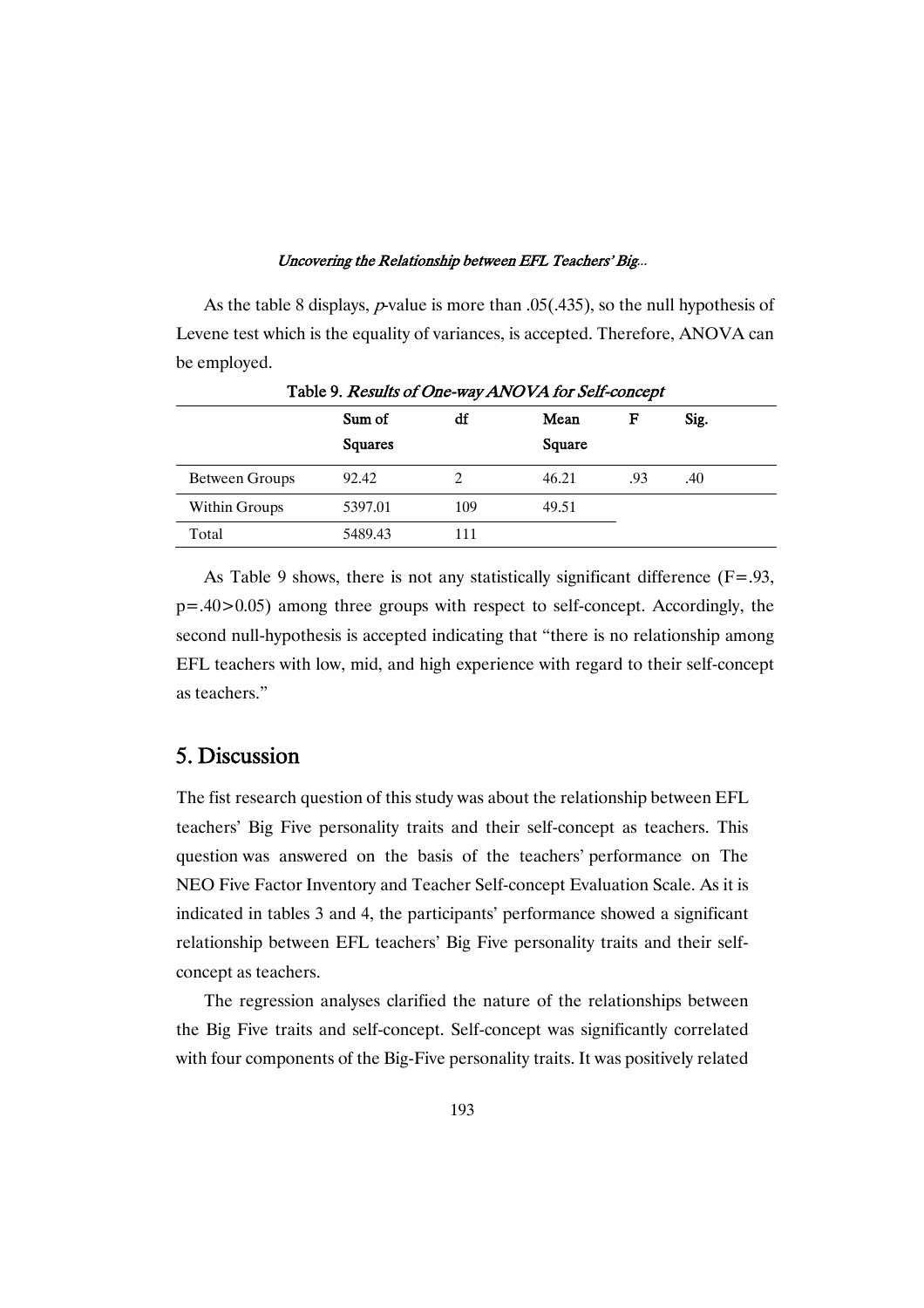with "Neuroticism", "Openness to experience", "Agreeableness" and "Conscientiousness". These results may suggest that teachers who are responsible and intellectually curious may have higher perceptions of themselves, be hard-working, and competitive.

The findings of many studies in the literature have confirmed the positive impacts of teacher self-concept on different aspects of teacher performance (Ross & Gray, 2004; Di Fabio, Majer, & Taralla, 2006). However, studies addressing the relationship between Big Five Personality Traits and their Selfconcept are lacking in the literature and therefore more studies are needed to be done in this regard.

Conscientiousness (the main predictor of teacher self-concept in the present study) has been substantiated to be the main predictor of job performance across different professions. Ones et al. (2007) assert that "evidence suggests that conscientiousness is the single best, generalizable Big Five predictor of job performance" (p. 1002). Moreover, while they proved that for various professions, various combinations of Big Five produce the best level of validity, they stated that apart from conscientiousness, there sounds to be no other personality traits that predict overall job performance with similarly consistent validities across various occupations.

Furthermore, in this study, extroversion did not have any significant effect on self-concept meaning that being social and assertive may not be an indicator of higher self-concept. This does not support the findings of the study by Rushton et al. (2007). In order for identifying the effective teacher personality traits, Rushton et al., employed the Myers-Briggs Type Inventory (MBTI) and Beiderman Risk Taking (BRT) scale to 58 teachers. In their results, they maintained that "adaptation and acceptance of change are becoming common factors necessary for success in public education", and ENFP (extroversion,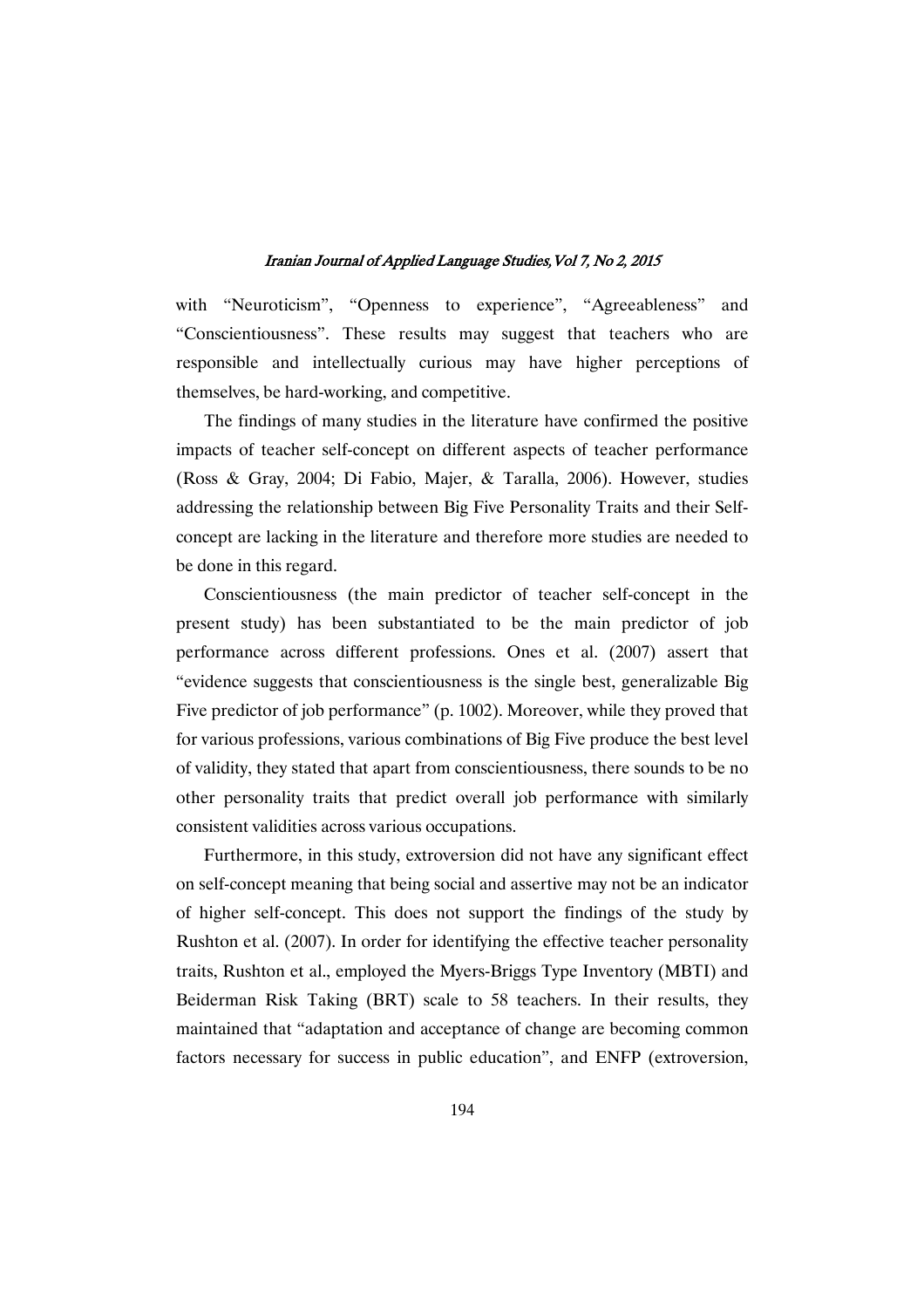intuition, feeling, perceiving), and ENTP (extroversion, intuition, thinking, perceiving) personality traits "accept these factors more readily and are, therefore, an asset to the field of education" (p. 440). Finally, they suggest that the ENFP types are the best teachers in the State of Florida.

Furthermore, the findings of this study is not compatible with the results of Barrick and Mount's (1991) study, who explored the relationship between Big Five personality dimensions and job performance criteria for five occupational groups. They indicated that extroversion was the most important FFM variable for two occupations involving social interaction. Similarly, investigating the relationship between FFM of personality and team performance, Rothstein and Goffin (2006, p. 165) proposed that, extroversion is the best predictor of team related behavior. In their review, 11 of the 15 published studies reported significant correlations between extroversion and various measures including team performance, which is not in line with the results of the present study.

Because of the significant role of personality factors in individual job performance, many studies have been done in this regard. Ones et al. (2007) contend that plenty of the initial researches carried out since the mid-1980s have demonstrated high support for employing personality measures in staffing decision. In addition, they stated that personality construct is capable of predicting and explaining attitudes, behaviors, performance, and other outcomes in organizational settings. Besides, personality testing can enhance staff fit and decrease turnover (Rothstein & Goffin, 2006). As a result, as personality features influence performance in many fields, it sounds reasonable to claim that the teaching profession is not an exception.

In another study, Rothmann and Coetzer (2003) tried to determine the relationship between personality dimensions and job performance. The results showed that Emotional Stability, Extraversion, Openness to Experience and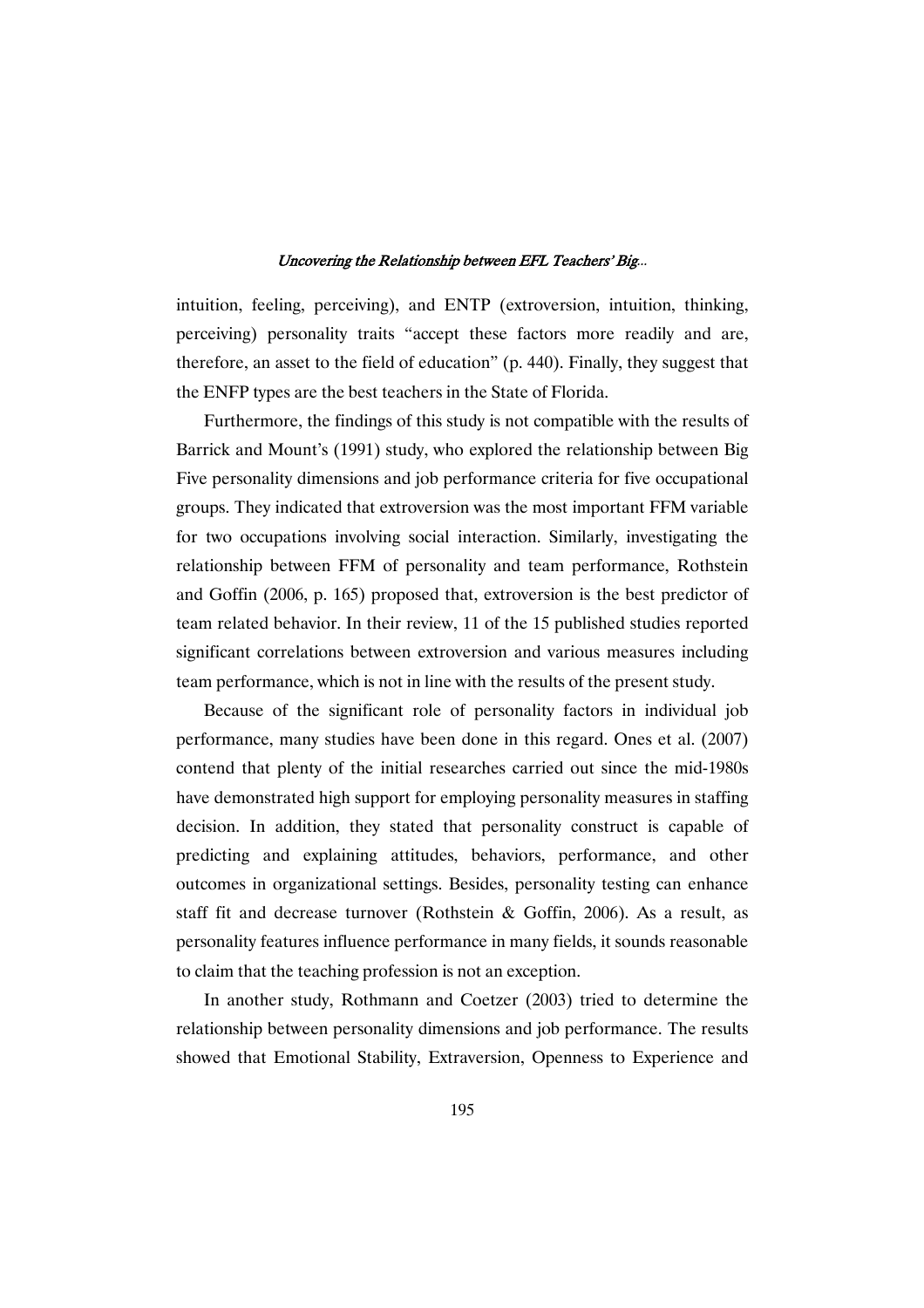Conscientiousness were related to task performance and creativity. Three personality dimensions, namely Emotional Stability, Openness to Experience and Agreeableness, explained 28% of the variance in participants' management performance.

On the basis of the Five- Factor Model (FFM), Poropat (2009) conducted a meta-analysis of personality- academic performance relationships, with cumulative sample sizes ranging to over 70,000. The findings showed that academic performance significantly correlated with Agreeableness, Conscientiousness and Openness to Experience. It was also found that correlations between conscientiousness and academic performance were largely independent of intelligence.

Bidjerano and Yun Dai (2007) explored the relationship between the bigfive model of personality and the use of self-regulated learning strategies. The findings indicated that the personality trait of Intellect made an independent contribution to the variance in student GPA, while effort regulation mediated the effects of Conscientiousness and Agreeableness.

Roohani and Forouzandeh (2013) tried to examine Iranian EFL learners' personality profiles to find the relationship between personality types and poetry comprehension, the predictors of poetry comprehension and the role of gender in poetry comprehension. The collected data analyzed through Pearson product-moment correlation, multiple regression, and independent ttest statistics. The findings showed that the judging and perceiving personality types were the most and least reported personality types, respectively. Moreover, there existed no significant relationship between several types of personality and understanding English poetry. Furthermore, there were a significant positive correlation between the judging type of personality and English poetry comprehension and a significant negative one between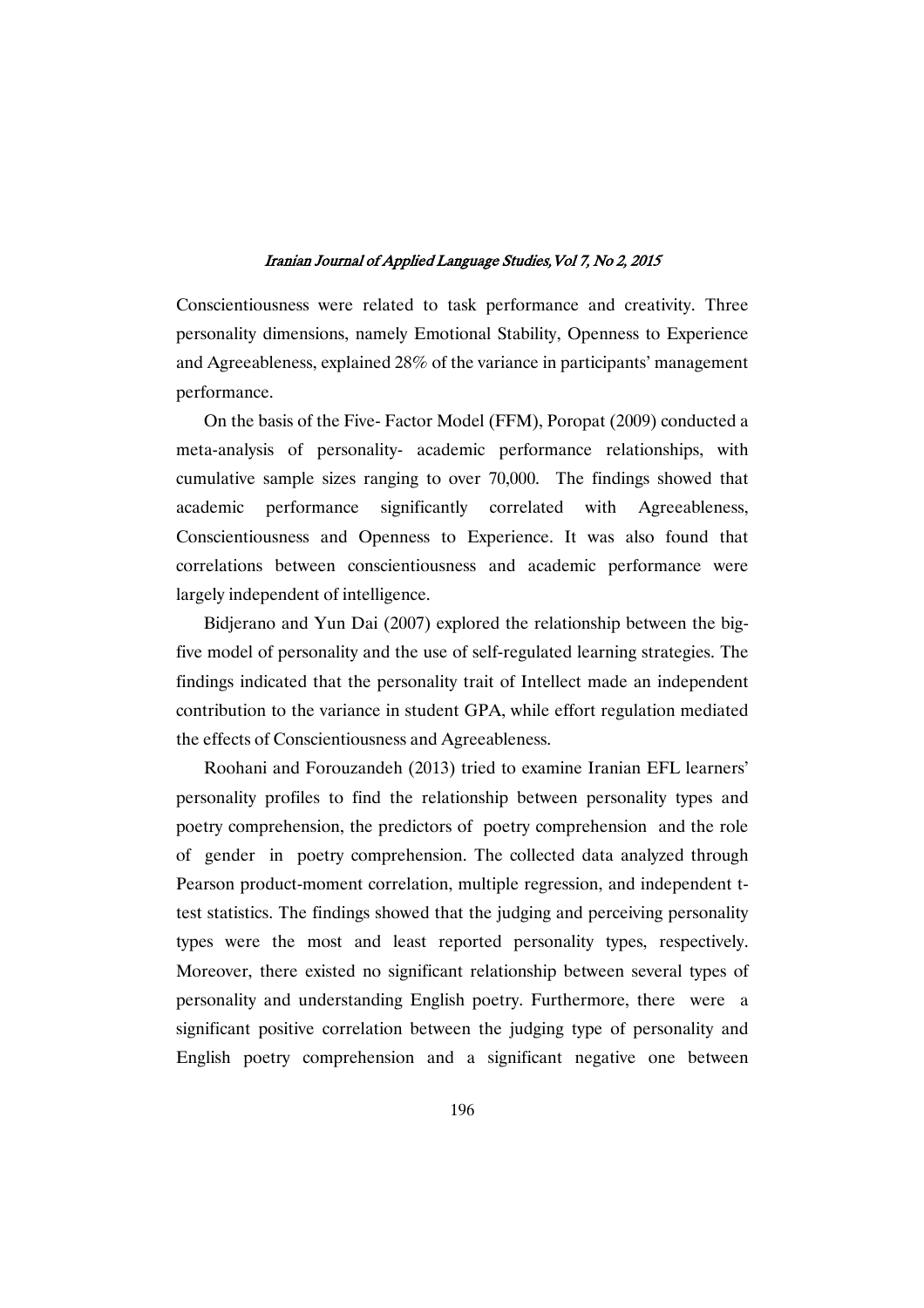perceiving type of personality and English poetry comprehension among the participants.

Sadeghi, MohdKasim, Hoon Tan, and Abdullah (2012) attempted to investigate the relationship between learning styles, personality and reading comprehension performance. The findings indicated that there was a relationship between personality types and/or traits of the learners, the way they establish their learning styles and their academic success in school and university both at an undergraduate and postgraduate levels.

In their study, Komarraju and Karau (2005) explored the relationship between the Big Five personality traits and individual differences in college students' academic motivation. The findings indicated that there was a complicated pattern of significant relationships between the Big Five traits and the 16 sub scales of the AMI. Stepwise (forward) multiple regressions clarified the relationships between personality and three core factors of the AMI (engagement, achievement, and avoidance). Specifically, engagement was best explained by Openness to experience and Extraversion. Achievement was best explained by Conscientiousness, Neuroticism, and Openness to experience. Finally, avoidance was best explained by Neuroticism, Extraversion, and by an inverse relationship with Conscientiousness and Openness to experience.

Taking personality traits into consideration, the results of this study lend supports to the findings of Ikpi, Enya, and Johnny (2014), Ghyasi, Yazdani, and AminiFarsani (2013), Ghoreyshi (2013), Roohani and Forouzandeh (2013), De Feyter, Caers, Vigna, and Berings (2012), Sadeghi, MohdKasim, Hoon Tan, and Abdullah (2012), Poropat (2009), Navidnia (2009), Bidjerano and Yun Dai (2007), Komarraju and Karau (2005), Hassanzadeh, Gholami, Allahyar, and Noordin (2012) since personality traits has played a significant role in learning and learning.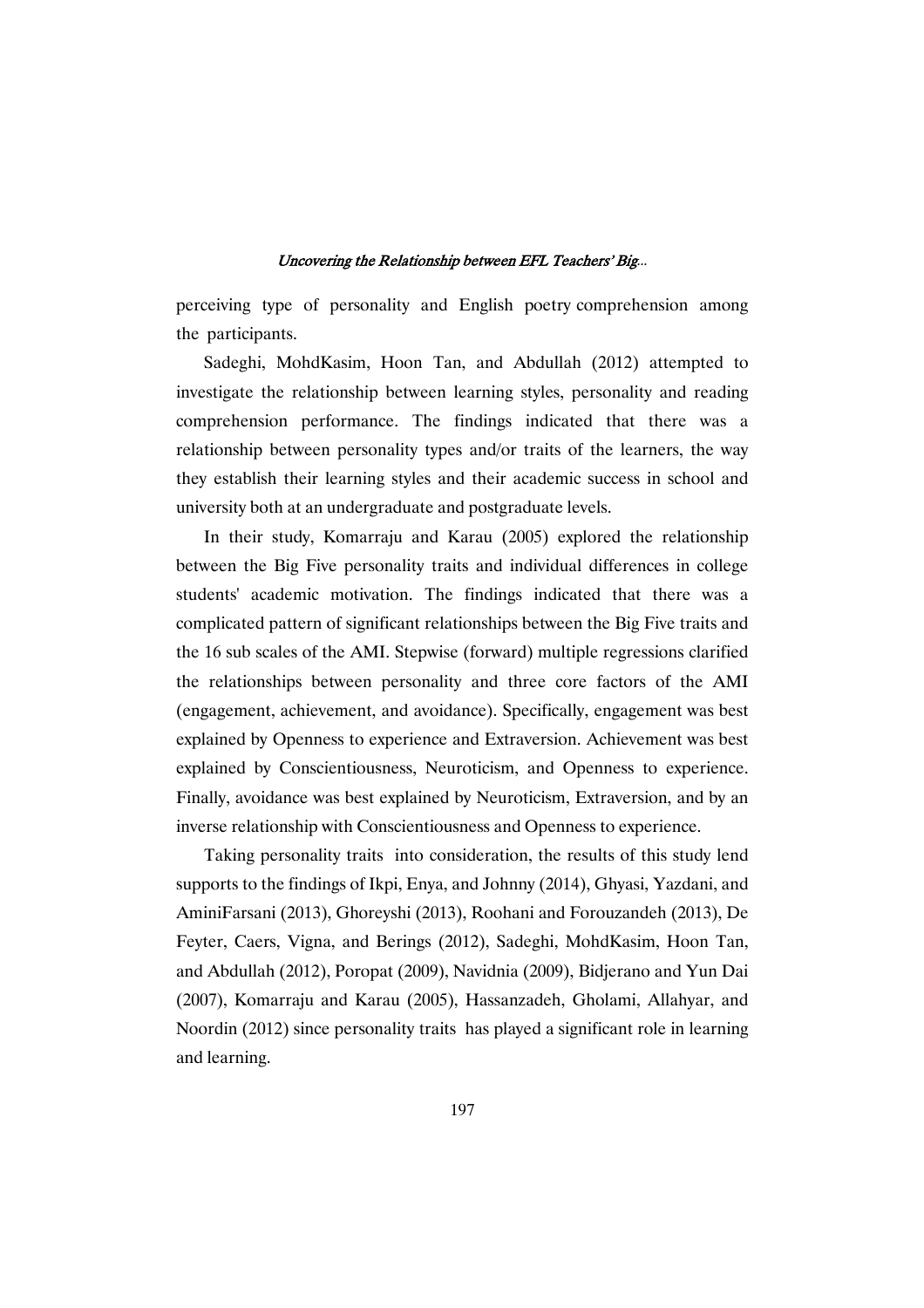The second question of the study was to examine the possible differences among EFL teachers with low, mid, and high experience with regard to their self-concept as teachers. As it was shown in tables 7, 8, and 9, there was no statistically significant difference among three groups of teachers with respect to their self-concept. As a result, there was no difference among EFL teachers with low, mid, and high experience with regard to their self-concept as teachers. In other words, experience might have no effect in teachers' perception of their own characters and capabilities.

To the researchers' knowledge, because no studies in regard with the difference among EFL teachers with low, mid, and high experience and their self-concept have been conducted so far, more studies are needed to be done in this regard to confirm or reject the findings of this study.

## 6. Conclusion

Generally, in many educational systems, emphasis has been mostly on learners; their preferences, styles, personality traits, self-concept, etc., and the expression and acknowledgment of such features in teachers have been less investigated. Considering the significant role of teachers in the students' success of failure, more studies are needed to be done on teachers' characteristics.

The present study tried to pay attention to this gap by examining the relationship between EFL teachers' Big Five personality traits and their selfconcept. Also, it tried to examine if there is any relationship between teachers' teaching experience and their self-concept. Results indicated that self-concept was significantly correlated with four components of the Big-Five personality traits. It was positively related with "Neuroticism", "Openness to experience" and "Conscientiousness", but negatively related with "Agreeableness". Findings also indicated no statistically significant difference among the three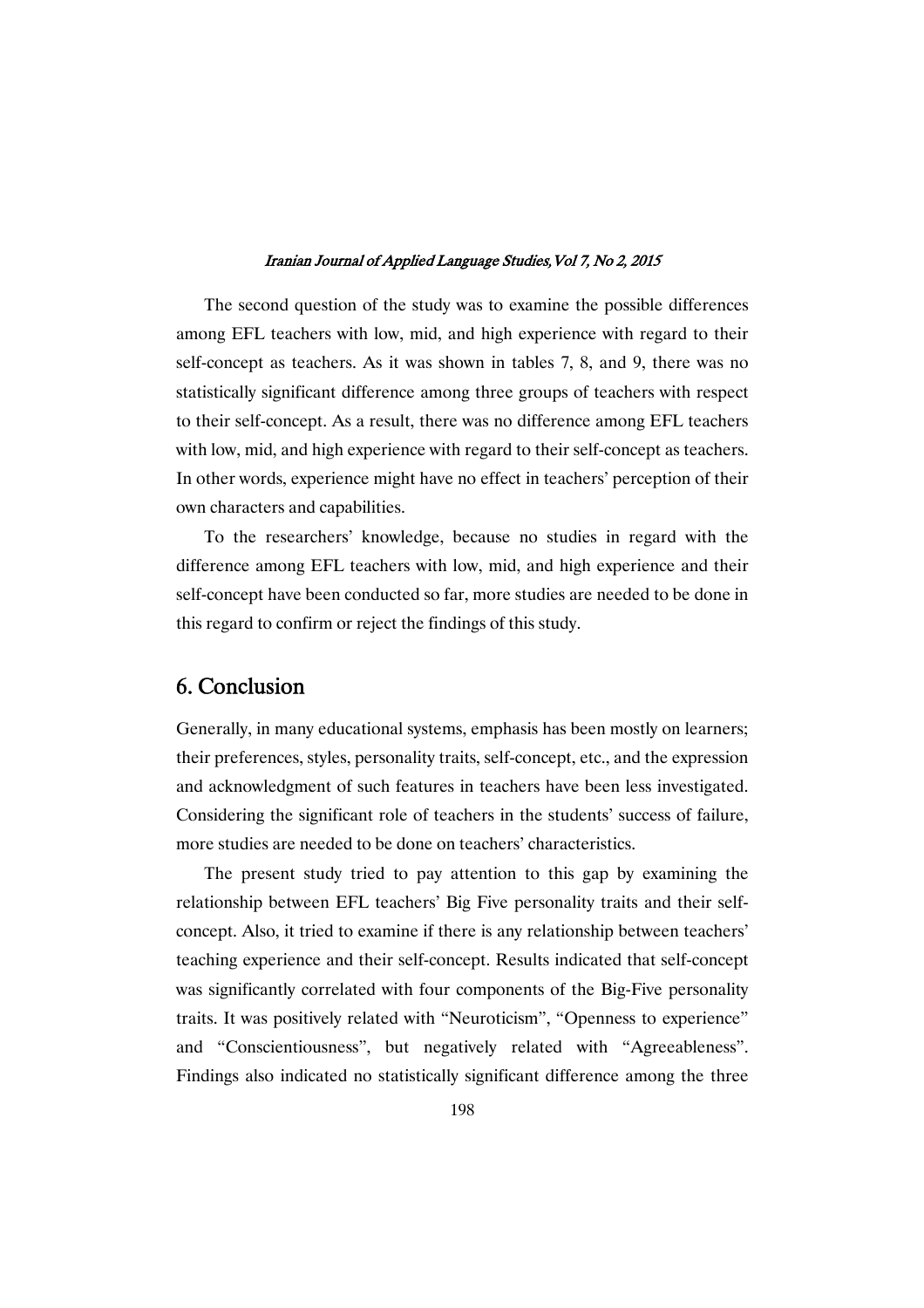groups (low, mid, and high experience EFL teachers) with respect to their selfconcept.

The results of the study may help teachers to be more aware of their personal world and its influence on their daily practice. They can also be beneficial for teacher evaluators and teacher educators to be more informed of teachers' individual differences, and school principals to take into consideration personality and self-concept as important factors in teacher recruitment. Also, schools and teacher training centers can hold personality development programs for providing training in self-concept skills in order to prepare teachers for a successful practical teaching.

The study had certain limitations as well. Firstly, the data in the study were collected through questionnaires. Even though the two questionnaires used in this study are highly reliable, there is a caveat in the self-rated scales that the data may be self-inflated. Therefore, the results are reliable to the extent that the participants provided true and reliable answers which truly reflected their perceptions. Secondly, data were collected from 112 EFL teachers teaching in Birjand city at the eastern part of Iran. To be more generalizable, future studies with more participants from different contexts are needed.

Considering the significant role of teachers in the success or failure of students, and the prominent influences of their personal characteristics on their performance, we hope that this line of research be continued by other interested researchers.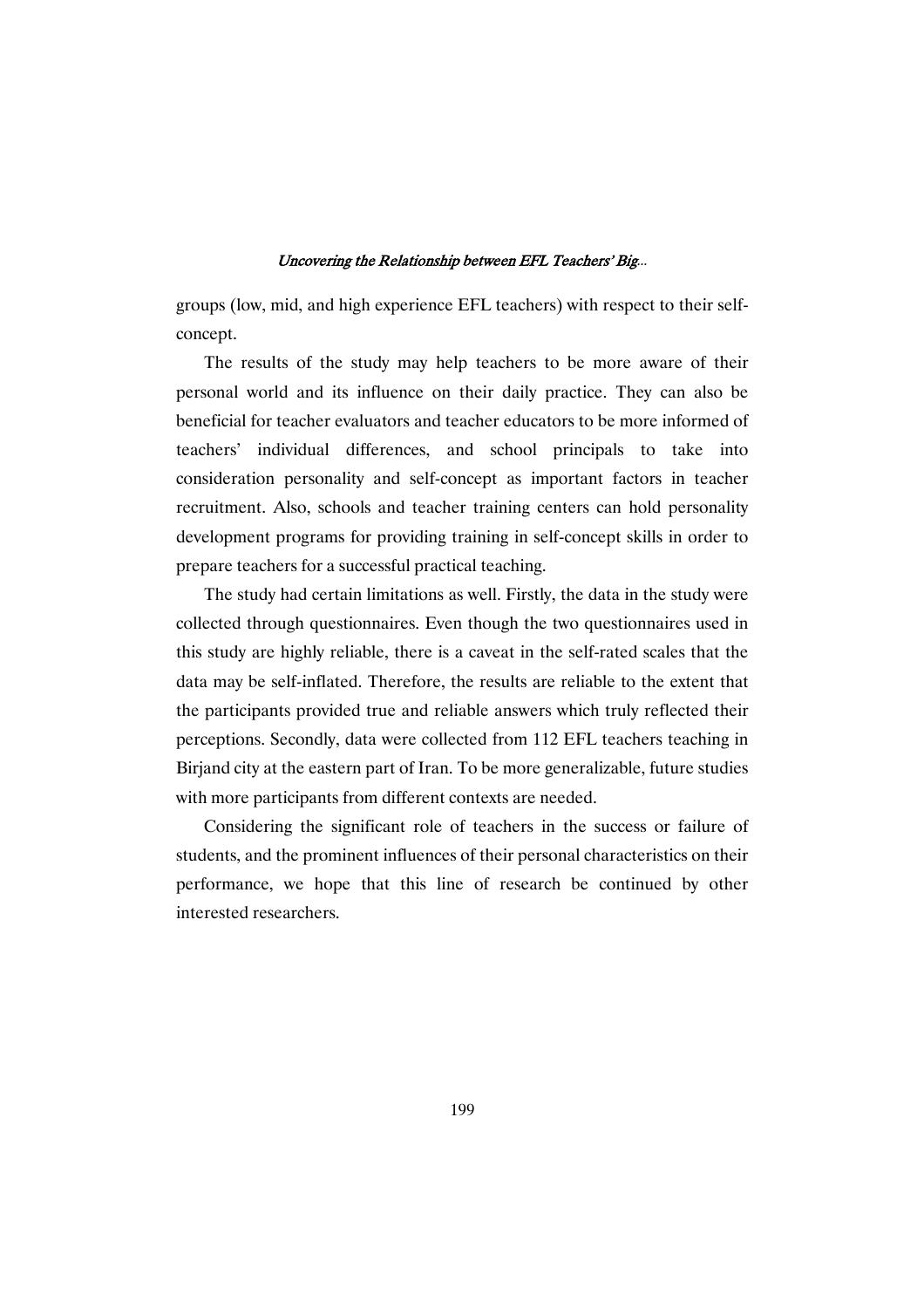## References

- Asp, D. N., & Butler, J. H. (1975): The effects of teachers' inferred self-concept upon student achievement. Journal of Educational Research, <sup>68</sup>, 386-389.
- Bandura, A. (1994). Self-efficacy. In V. S. Ramachaudran (Ed.), Encyclopedia of human behavior (pp. 71-81). New York: Academic Press.
- Barrick, M. R., & Mount, M. K. (1991). The Big Five personality dimensions and job performance: A meta-analysis. Personnel Psychology. 44, 1-23.
- Bergner, R. M., & Holmes, J. R. (2000). Self-concepts and self-concept change: A statue dynamic approach. Psychotherapy: Theory, Research, Practice, Training, <sup>37</sup>, 36-44.
- Burns, R. (1982). Self concept development and education. London: Holt Education.
- Clayson, D., & Sheffet, M. (2006). Personality and the student evaluation of teaching. Journal of Marketing Evaluation, <sup>28</sup>, 149-160.
- Costa, P. T., & McCrae, R. R. (1992). Four ways five factors are basic. Personality and Individual Differences, <sup>13</sup>, 653- 665.
- De Feyter, T., Caers, R., Vigna, C., & Berings, D. (2012). Unraveling the impact of the Big Five personality traits on academic performance: The moderating and mediating effects of self-efficacy and academic motivation. Learning and Individual Differences, <sup>22</sup>(4), 439-448.
- Di Fabio, A., Majer, V., & Taralla, B. (2006). Correlations of teacher self-efficacy: Personal characteristics and attitude toward the job. Psychologie du travail et des organizations. <sup>12</sup>, 263–277
- Elexpuru, I. (1988). Teacher self-concept and his/her assessment of the students' self-concept. In A.Villa (Ed.), *Perspectives and problems of the teaching* profession (pp. 250-255). Madrid: Narcea.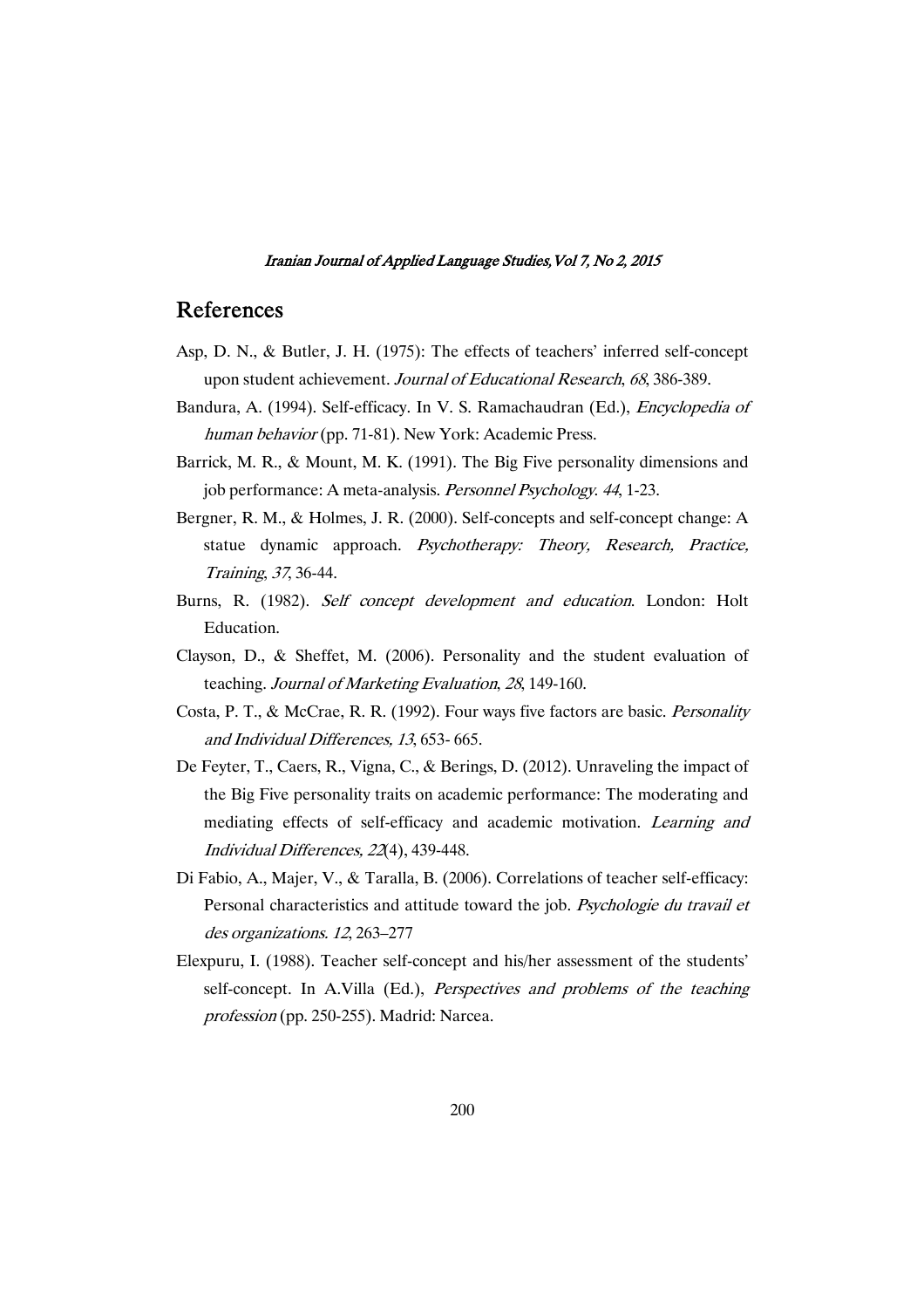- Epstein, S. (1982). The Self-concept: A review and the proposal of an integrated theory of personality. In E. Staub (Ed.), *Personality: Basic issues and current* research (pp. 82-132). Englewood Cliffs, New York: Prentice Hall.
- Fairhurst, A. M., & Fairhurst, L. L. (1995). Effective teaching effective learning: Making the personality connection in your classroom (1st ed.). Palo Alto, CA: Davis-Black.
- Ghoreyshi, M. (2013). The nexus between Iranian EFL students' Big Five personality traits and foreign language speaking confidence. European Online Journal of Natural and Social Sciences, <sup>2</sup>(2), 601-611.
- Ghyasi, M., Yazdani, M., & AminiFarsani, M. (2013). The relationship between personality types and self-regulated learning strategies of language learners. International Journal of Applied Linguistics & English Literature, <sup>2</sup>(4), 74-82.
- Hassanzadeh, V., Gholami, R., Allahyar, N., &Noordin, N. (2012). Motivation and personality traits of TESL postgraduate students towards the use of information and communications technology (ICT) in second language teaching. English Language Teaching, <sup>5</sup>(4), 74-86
- Ikpi, E. E., Enya, D. B., & Johnny, U. A. (2014). The Influence of Personality Trait on the Academic Performance of Secondary School Students in Cross River State, Nigeria. IOSR Journal of Humanities and Social Science (IOSR-JHSS), <sup>19</sup>(3), 12-19.
- Komarraju, M., & Karau, S. J. (2005). The relationship between the Big Five personality traits and academic motivation. Personality and Individual Differences, <sup>39</sup>, 557-567. McCrae, R. R. (1989). Why I advocate the Five Factor Model of personality: joint factor analysis of the NEO-PI with other instruments. In D. Buss, & N. Cantor, *Personality psychology: Recent trends* and emerging directions (pp. 237-345). New York: Springer-Verlag.
- McCrae, R. R., & Costa, P. T. (1989).The structure of interpersonal traits: Wiggins's circum-plex and the five-factor model. Journal of Personality and Social Psychology, <sup>56</sup>, 586–595.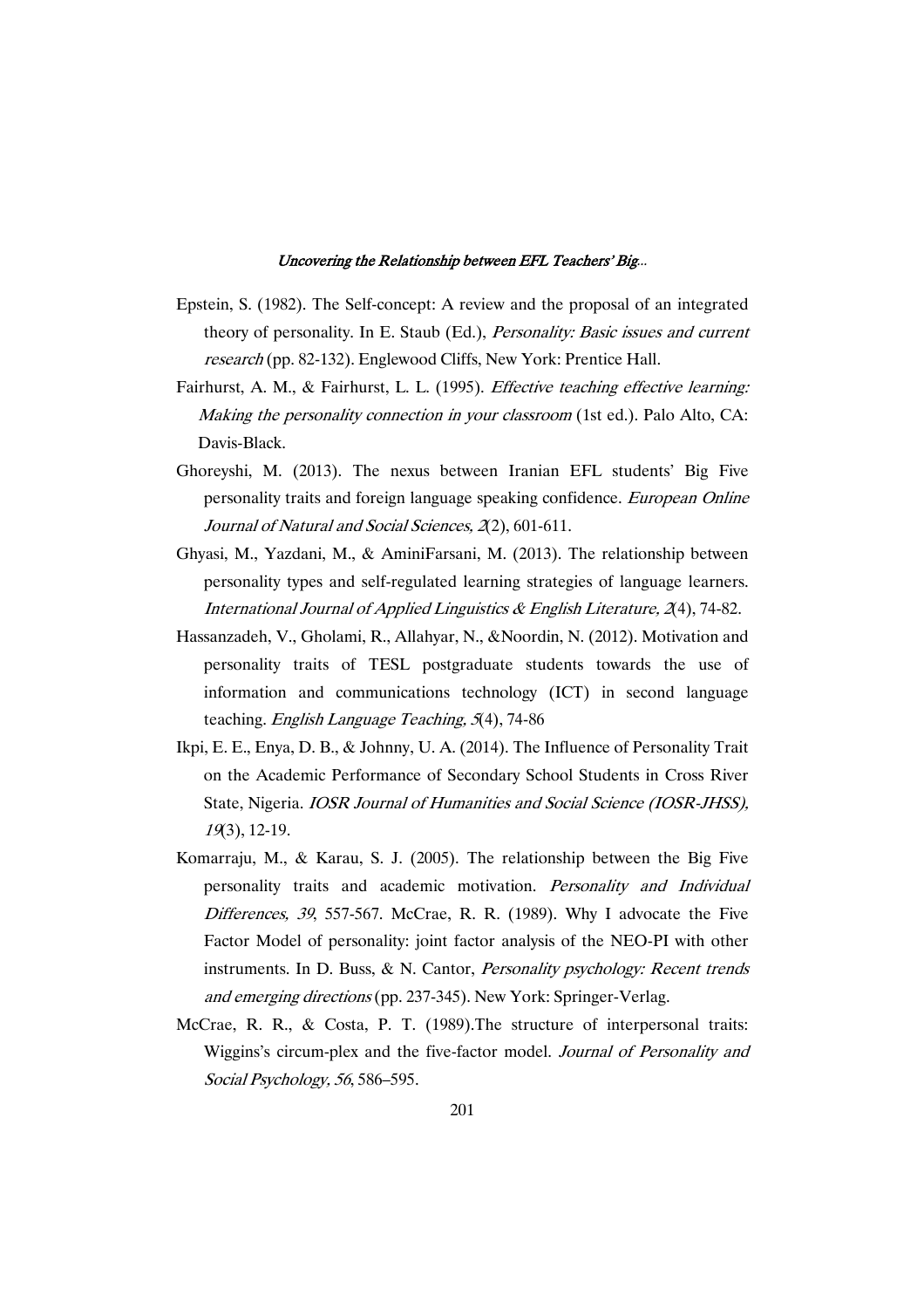- McCrae, R. R., & Costa, P. T. (1996). Towards a new generation of Personality theories: theoretical contexts for the Five Factor Model. In J. Wiggins, The Five Factor Model of personality: Theoretical perspectives (pp. 51-87). New York: Guilford Press.
- Miller, R., Murnane, R., & Willett, J. B. (2008). Do teacher absences impact student achievement? Longitudinal evidence from one urban school district. Educational Evaluation and Policy Analysis, <sup>30</sup>, 181-200.
- Musek, J. (1986). Self as motivational power of personality. Psychology, <sup>19</sup>, 45-59.
- Navidnia, H. (2009). Psychological characteristics of English language teachers: On the relationship among big five personality traits and teacher efficacy beliefs. JELS, 1(1), 79-99.
- Ones, D., Dilchert, S., Viswesraran, C., & Judge, T. (2007). In support of personality assessment in organizational settings. Personnel Psychology, <sup>60</sup>, 995-1027.
- Pervin, L. and John, O. (1999). Handbook of Personality: Theory and Research (2nd Edition). The Guilford Press.
- Phares, E. J. (1991). *Introduction to Psychology* ( $3<sup>rd</sup>$  ed.). New York: Harper Collins Publishers.
- Poropat, A. E. (2009). <sup>A</sup> meta-analysis of the Five-Factor Model of personality and academic performance. Unpublished Doctoral Dissertation, Griffith University, Nathan, Australia.
- Purkey, W.W. (1988). An overview of self-concept theory for counselors. AnnArbor, Michigan: ERIC Clearinghouse on counseling and personnel services.
- Roohani, A., & Forouzandeh, F. (2013). On the relationship between personality types and English poetry comprehension. The 1st Conference on Language Learning & Teaching: An Interdisciplinary Approach (LLT-IA).
- Ross, J., & Gray, P. (2004).Transformational leadership and collective teacher efficacy transformational leadership and teacher commitment to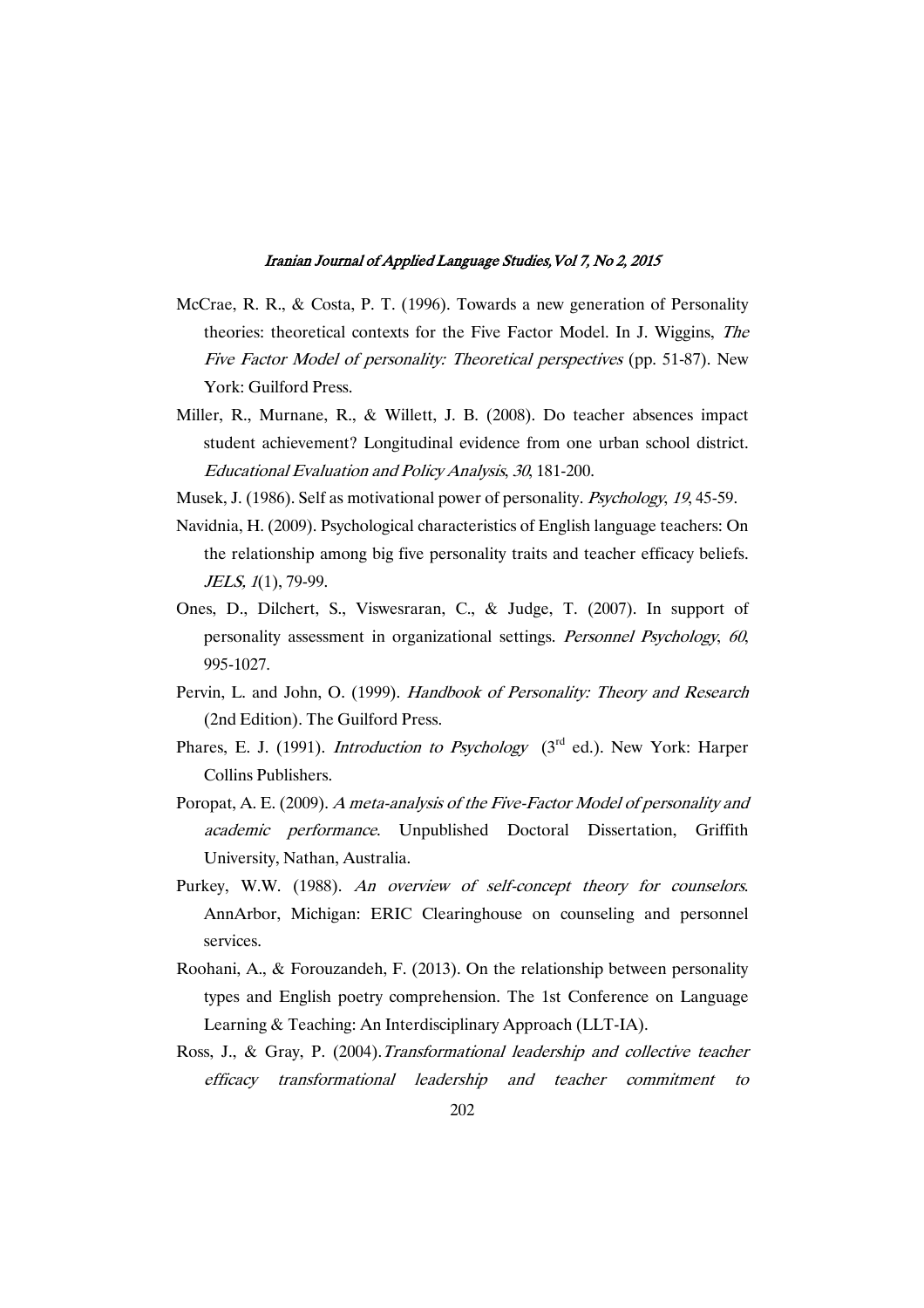organizational values: The mediating effects of collective teacher efficacy. Paper presented at the annual meeting of the American Educational Research Association, San Diego.

- Rothmann, S., & Coetzer, E. (2003). The big five personality dimensions and job performance. SA Journal of Industrial Psychology, 29(1), 68-74.
- Rothstein, M., & Goffin, R. (2006). The use of personality in personnel selection: What does current research support? Human Resource Management Review, <sup>16</sup>, 155-180.
- Rushton, S., Morgan, J., & Richard, M. (2007). Teacher's Myers-Briggs personality profile: Identifying effective teacher personality traits. Teaching and Teacher Education, <sup>23</sup>, 432-441.
- Ryckman, R. (1982). Theories of personality. (2nd ed.) Monterey, CA, Brooks: Cole.
- Sadeghi, N., MohdKasim, Z., Hoon Tan, B., & Abdullah, F. S. (2012). Learning styles, personality types and reading comprehension performance. English Language Teaching, <sup>5</sup>(4), 116-123.
- Sanders, W., & Horn, S. P. (1998). Research findings from the Tennessee Value-Added Assessment System (TVAAS) database: Implications for educational evaluation and research. Journal of Personnel Evaluation in Education, <sup>12</sup>, 247- 256.
- Shafer, A. B. (2000). Relation of the Big Five to Biodata and aspects of the self. Personality and Individual Differences, <sup>43</sup>, 1017-1035.
- Shavelson, R. J., Huber, J. J., & Stanton, J. C. (1976). Self-concept: Validation of Construct Interpretations. Review of Educational Research, <sup>46</sup>, 407-441.
- Tschannen-Moran, M., & Hoy, A. (2001). The differential antecedents of selfefficacy belief of novice and experienced teachers. Teaching and Teacher Education, article in press. Retrieved on May 6, 2008, from: www.sciencedirect.com